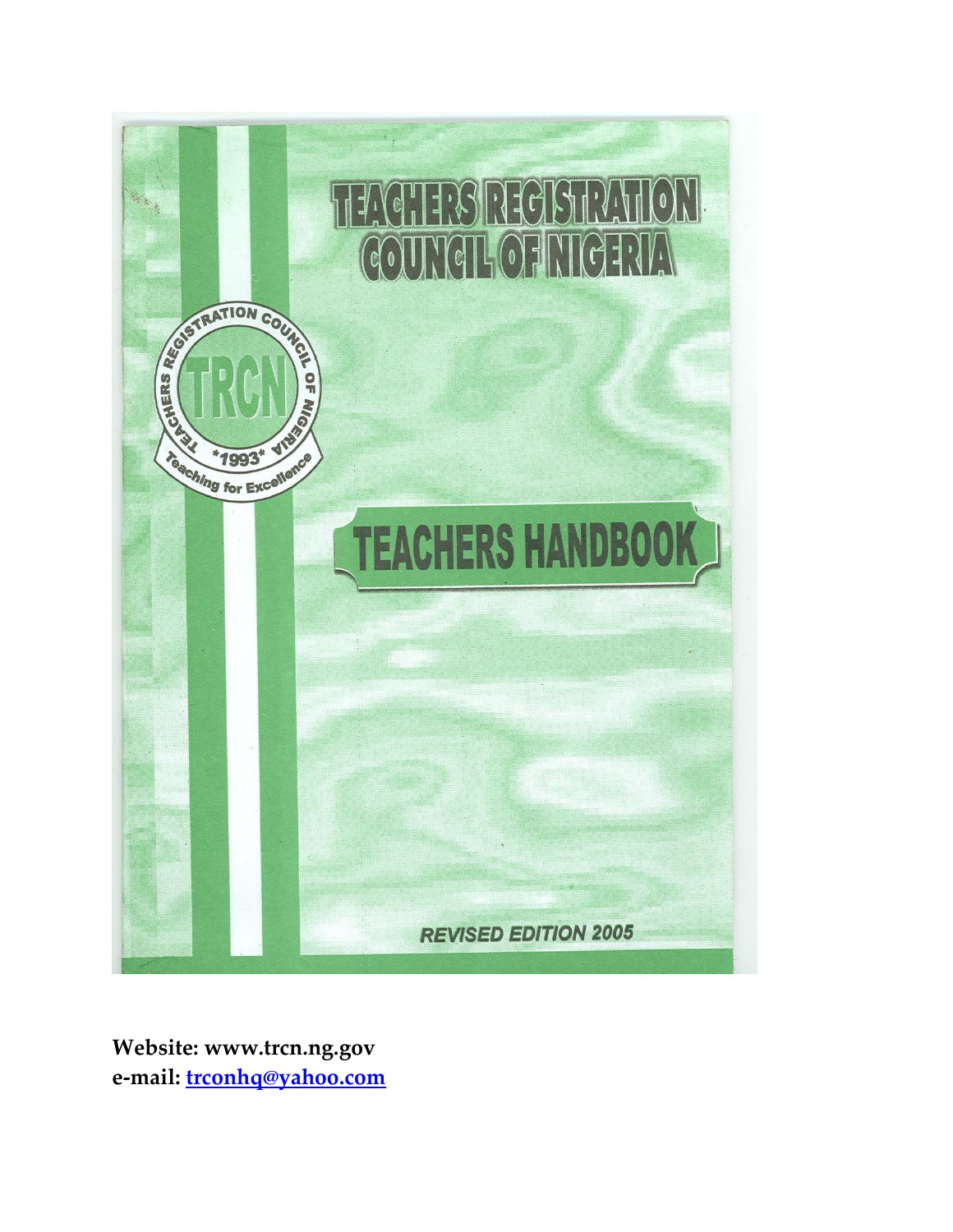# **VISION**

To control and regulate teacher education, training and practice at all levels and sectors of the Nigerian education system in order to match teacher quality, discipline, professionalism, reward and dignity with international standards.

# **MISSION**

To promote excellence in education through effective registration and licensing of teachers; and to promote professionalism through accreditation, monitoring and supervision of teacher training programmes, mandatory continuing professional development and maintenance of discipline among teachers at all levels of the education system.

# PREFACE

Teaching is one of the oldest professions in the world. Indeed it is the mother of all professions because practitioners in other professions are taught by the teacher. Teaching therefore occupies a critical and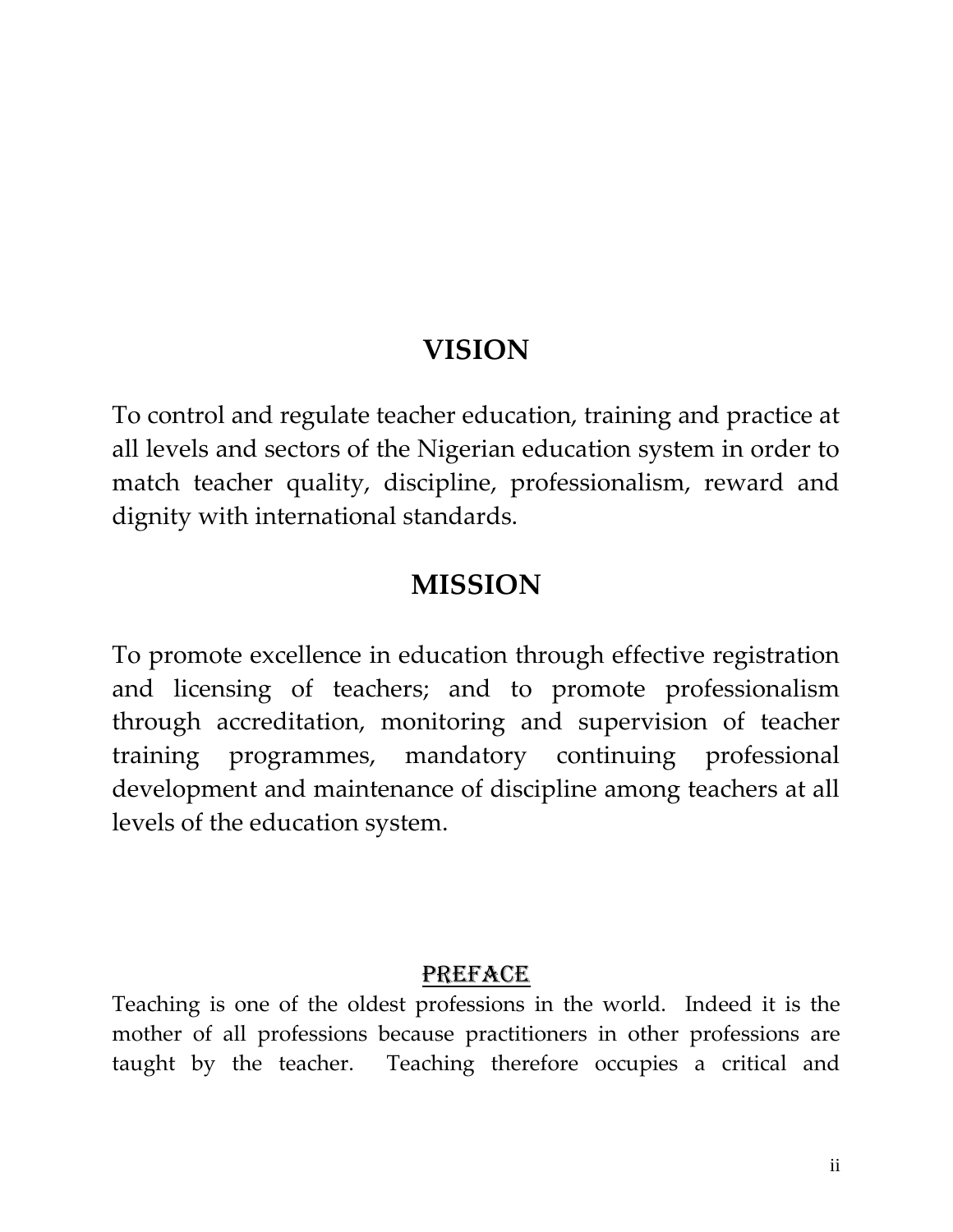fundamental position in the development of any nation. It acts as a catalyst of change for the transformation of society to the desired ends.

For any vocation to be legally recognized as a profession, its practices must be regulated and controlled by a body. Professions such as law, medicine, engineering, pharmacy, are respectively, regulated and controlled by the Council of Legal Education (COLE), Medical and Dental Council of Nigeria (MDCN), Council for the Regulation of Engineering in Nigeria (COREN) and Pharmacists Council of Nigeria (PCN). Consequently, the establishment of the Teachers Registration Council of Nigeria is to give the teaching profession legal recognition and empower it to guarantee qualitative practice.

For long, the teaching profession has been treated with content and ignominy. A vicious cycle operated which caused the drain of the best brains in the profession while steadily opening the door to all manner of persons masquerading as teachers. Little attention was paid to critical issues such as entry standards into the profession, the scope and quality of teacher education programmes, continuous professional development of practicing teachers, professional conduct, the welfare and dignity of teachers, etc. Of course, the consequences of these have been grave for the nation. Among them are fall in educational standards, upsurge in vices among students, incompetent manpower in the various sectors of the nation, and loss of international respect and recognition for our graduates.

This Handbook is therefore intended to constantly remind registering teachers in particular and the public in general that the nation is at the dawn of a new era where teaching has ceased to be an all-comers affair. For this reason, the book has highlighted the key mandates of the Council, its vision and mission, registration procedures, benefits to be derived by registered professional teachers and lots of other information that can put the teacher on the right path in the new dispensation. As such, the book is highly recommended for all teachers and managers of the education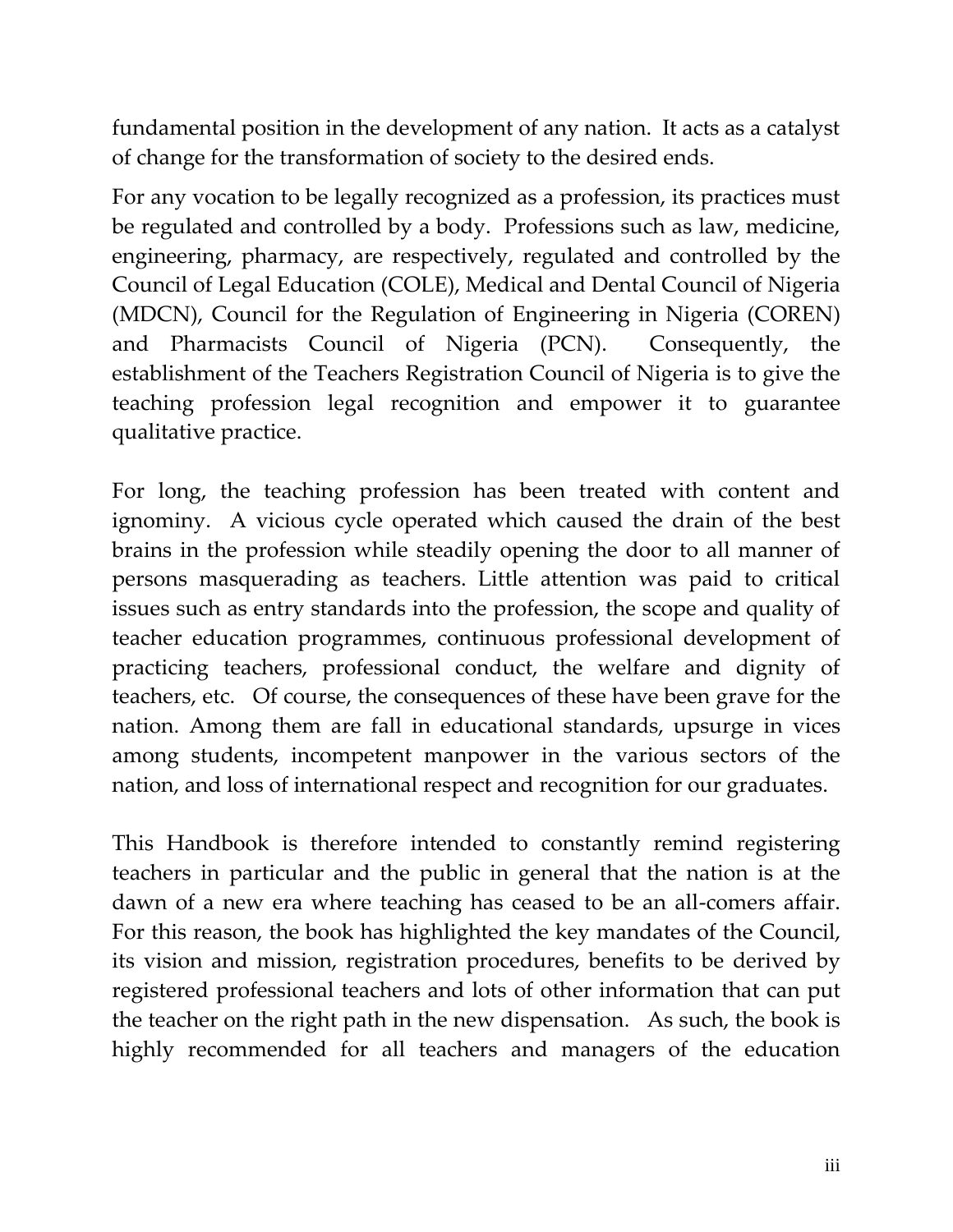system, the media, libraries, the international community, and the public at large.

**A. M. CIWAR,***OON, MNAE***.** *Registrar/Chief Executive*

# **CONTENT**

| Vision         |  |
|----------------|--|
| <b>Mission</b> |  |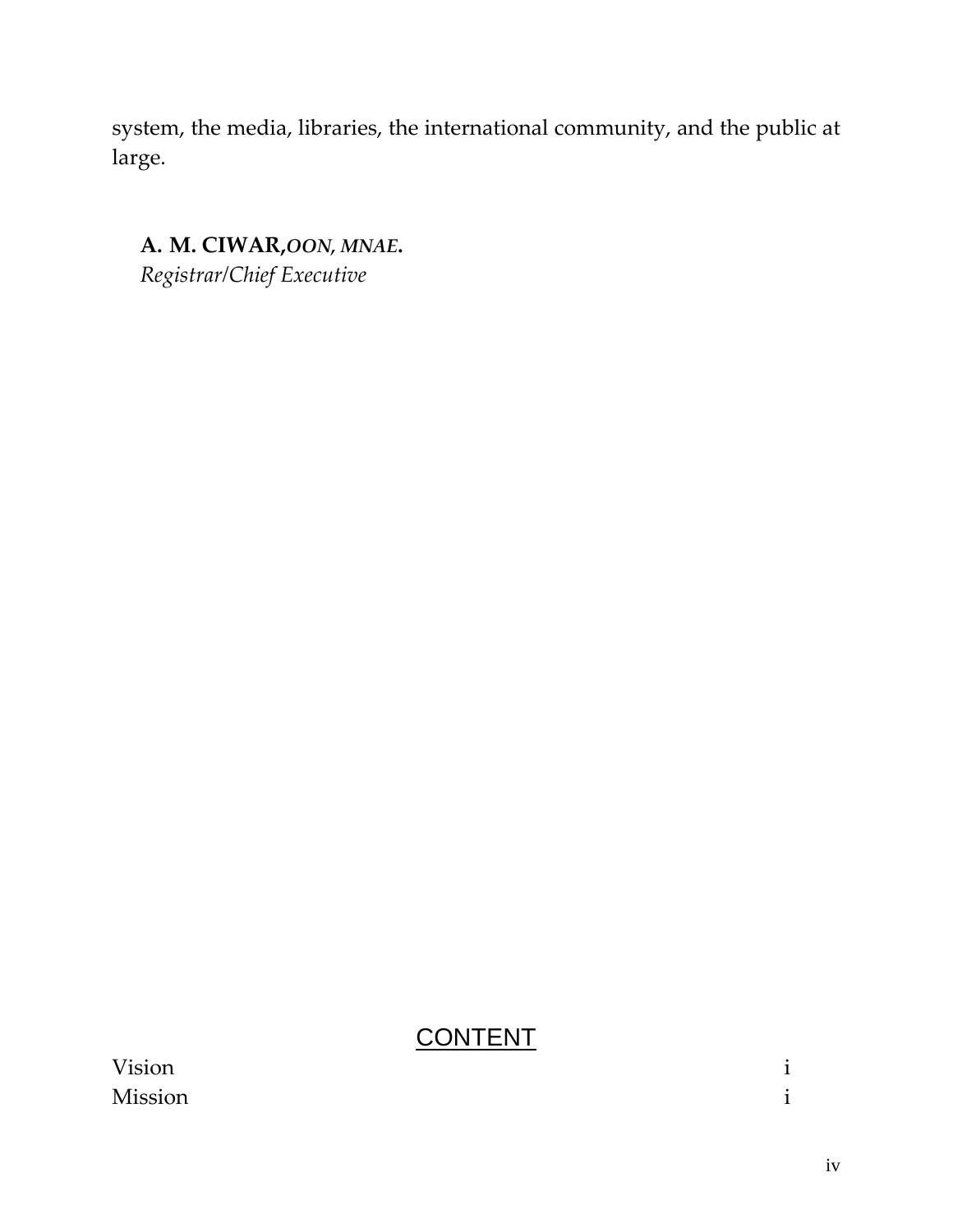| Preface                                              |                                                           |              |  |  |  |  |
|------------------------------------------------------|-----------------------------------------------------------|--------------|--|--|--|--|
|                                                      | <b>CHAPTER ONE: INTRODUCTION</b>                          |              |  |  |  |  |
| 1.1                                                  | Establishment of Teachers Registration Council of Nigeria | $\mathbf{1}$ |  |  |  |  |
| 1.2                                                  | Mandates of TRCN                                          | 2            |  |  |  |  |
| 1.3                                                  | <b>Implications of TRCN Mandates</b>                      | 3            |  |  |  |  |
| 1.4                                                  | Programmes and Activities of TRCN                         | 3            |  |  |  |  |
| <b>CHAPTER TWO: ORGANIZATIONAL STRUCTURE OF TRCN</b> |                                                           |              |  |  |  |  |
| 2.1                                                  | Preamble                                                  | 6            |  |  |  |  |
| 2.2                                                  | <b>President of Nigeria</b><br>6                          |              |  |  |  |  |
| 2.3                                                  | Honourable Minister of Education                          | 6            |  |  |  |  |
| 2.4                                                  | <b>TRCN Governing Board</b>                               | 7            |  |  |  |  |
| 2.5                                                  | The Management of TRCN                                    | 10           |  |  |  |  |
| <b>CHAPTER THREE: REGISTRATION OF TEACHERS</b>       |                                                           |              |  |  |  |  |
| 3.1                                                  | Mandatory Registration Prior to Practice                  | 13           |  |  |  |  |
| 3.2                                                  | Qualification for Registration                            | 15           |  |  |  |  |
| 3.3                                                  | Mode of Registration                                      | 17           |  |  |  |  |
| 3.4                                                  | <b>Registration Documents</b>                             | 18           |  |  |  |  |
| 3.5                                                  | <b>Teacher Categories and Registration Fees</b>           | 19           |  |  |  |  |
| 3.6                                                  | <b>Expiration of Registration</b>                         | 20           |  |  |  |  |
| 3.7                                                  | Cancellation of Registration                              | 20           |  |  |  |  |
| 3.8                                                  | <b>Expiration and Renewal of Licence</b>                  | 20           |  |  |  |  |
| 3.9                                                  | Institutions in Nigeria Offering Approved Professional    |              |  |  |  |  |
|                                                      | Training in Education                                     |              |  |  |  |  |
| <b>CHAPTER FOUR: DISCIPLINE AND PUNISHMENT</b>       |                                                           |              |  |  |  |  |
| 4.1                                                  | <b>Teachers Code of Conduct</b>                           | 24           |  |  |  |  |
| 4.2                                                  | <b>Teachers Investigation Panel</b><br>24                 |              |  |  |  |  |
| 4.3                                                  | <b>Teachers Disciplinary Committee</b>                    | 25           |  |  |  |  |
| <b>CHAPTER FIVE: BENEFITS OF REGISTRATION</b>        |                                                           |              |  |  |  |  |
| 5.1                                                  | The Synopsis                                              | 27           |  |  |  |  |
| 5.2                                                  | <b>Job Security</b>                                       | 28           |  |  |  |  |
|                                                      |                                                           |              |  |  |  |  |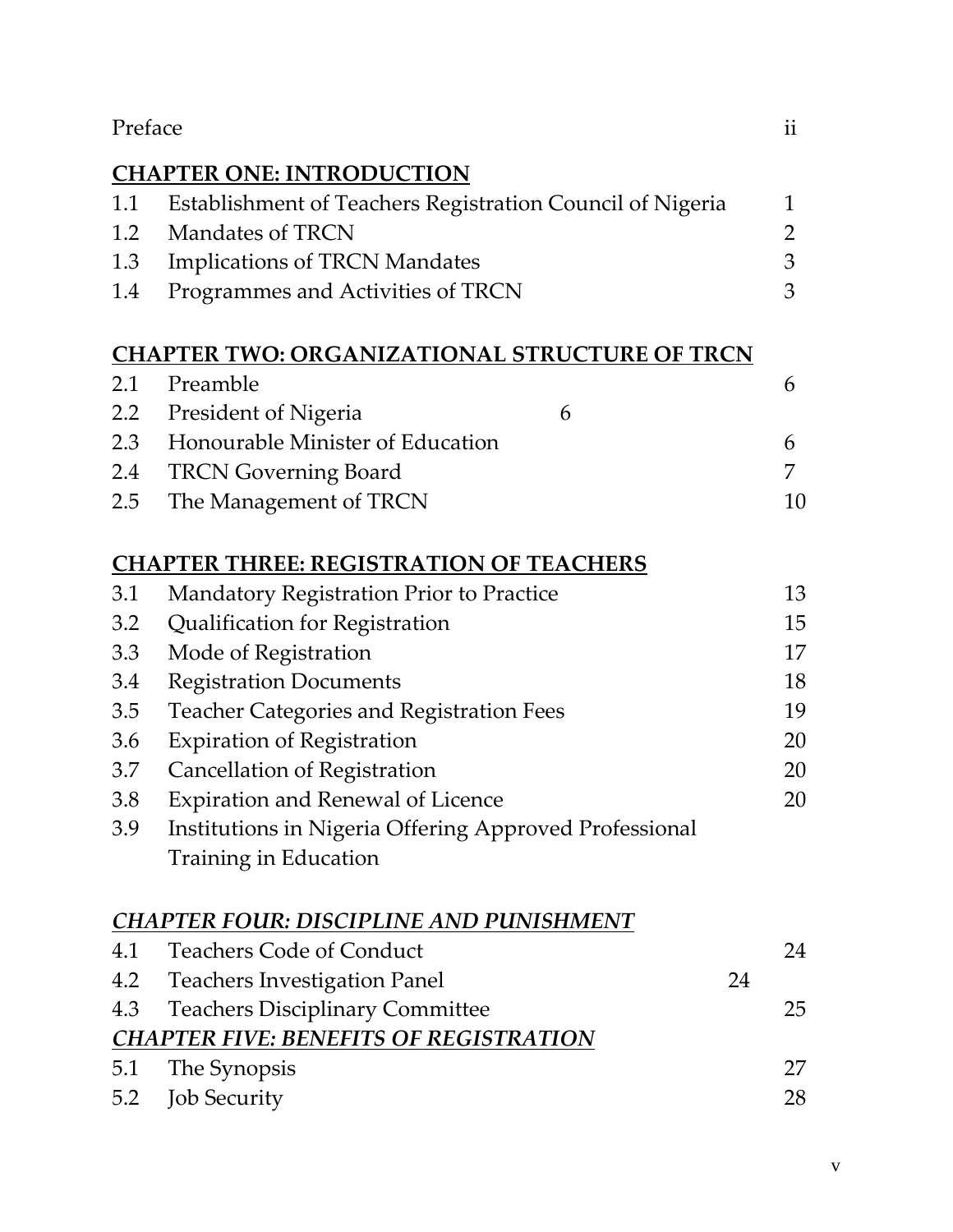| 5.3 | Teachers Salary Structure (TSS)                       | 28 |
|-----|-------------------------------------------------------|----|
| 5.4 | Ethical Rejuvenation in the Profession                | 28 |
| 5.5 | Higher Status of Teachers in Nigeria                  | 28 |
| 5.6 | <b>Fulfillment of Legal Professional Requirements</b> | 28 |
| 5.7 | Reduction in Brain Drain                              | 28 |
| 5.8 | Rise in Educational Standards                         | 29 |
| 5.9 | International Recognition                             | 29 |
|     | 5.10 Professional Identity                            | 29 |
|     | 5.11 Standards of Entry                               | 29 |
|     | 5.12 Professional Development                         | 29 |
|     | 5.13 Provision of Authentic Data                      | 29 |

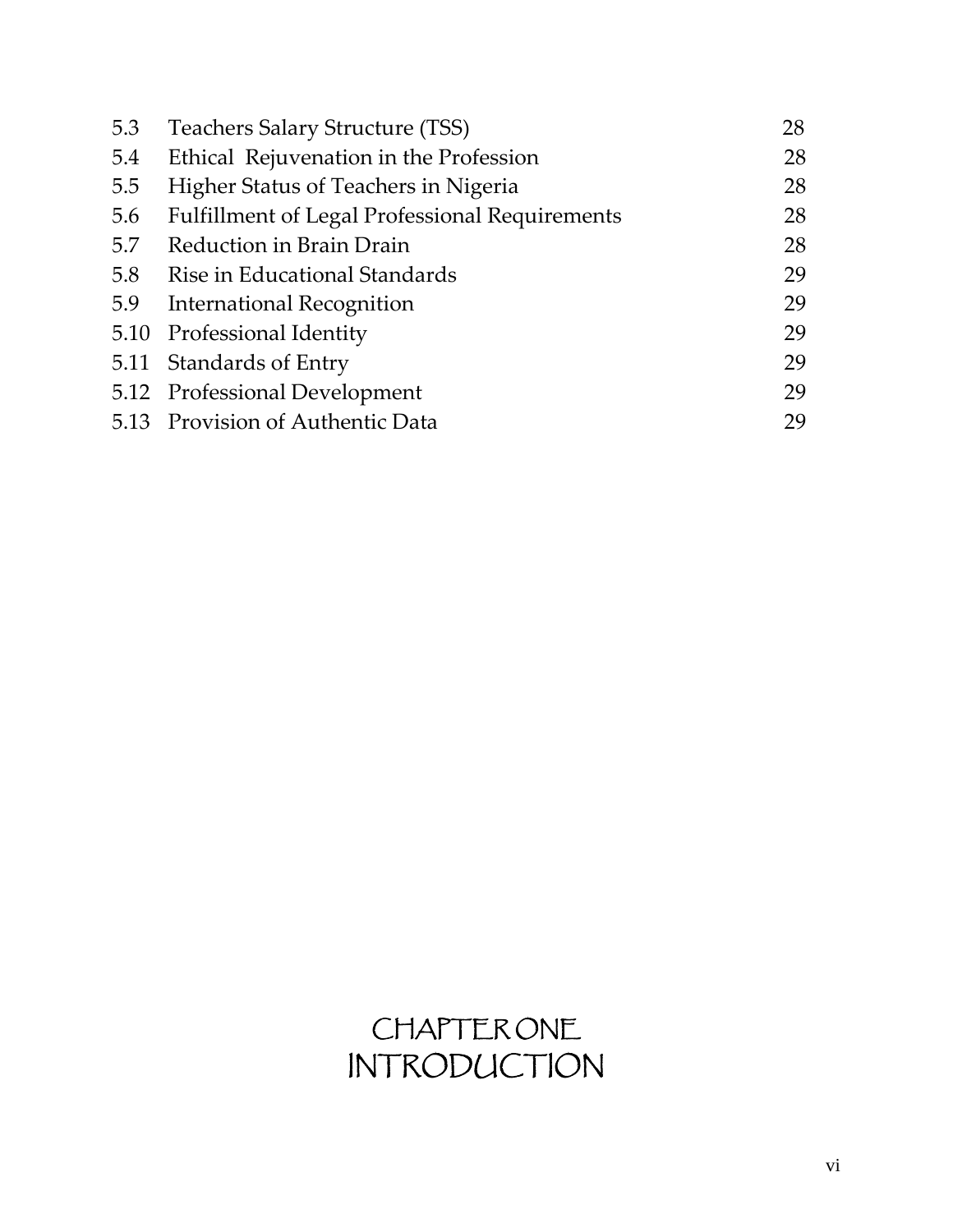# **1.1 ESTABLISHMENT OF TEACHERS REGISTRATION COUNCIL OF NIGERIA (TRCN)**

The Council was established by the Teachers Registration Council of Nigeria Decree (now Act) 31 of 1993. Several decades of agitation by professional teachers and other stakeholders for the establishment of a regulatory agency led to the enactment of the Act.

The Council finally became operational by June 2000 with the appointment of a Registrar/Chief Executive by the President and Commander in Chief of the Armed Forces of Nigeria. Between 2000 and 2005, the Council recorded an unprecedented success in institutionalizing itself as a national organization. It attracted a core of motivated and technically efficient staff from diverse sectors of the economy and the education system. All states of the Federation including the Federal Capital Territory had a fair share of this core of staff as their indigenes. Similarly, the Council opened offices in 34 states and went a step further to commence the acquisition and commissioning of zonal offices, two in each geo-political zone making a total of twelve for the country.

The quick spread of the Council across the country was made possible by the overwhelming support received from the Executive Governors of the various states, together with their Ministries and parastatals of Education, the Nigeria Union of Teachers, the Vice Chancellors of Universities, Rectors of Polytechnics, Provosts of Colleges of Education, and other stakeholders. Indeed, most of the state and some zonal offices were donated and furnished by the State Governments to literarily demonstrate their support to the professionalisation of teaching.

By early 2005, over five hundred thousand teachers have been registered. The registration cut across all levels of the education system – primary, secondary and tertiary – in the public as well as private educational institutions. The registration covered over 90% of teachers in the public primary and secondary schools in the country, some teachers in the private schools, virtually all lecturers in the Colleges of Education nationwide,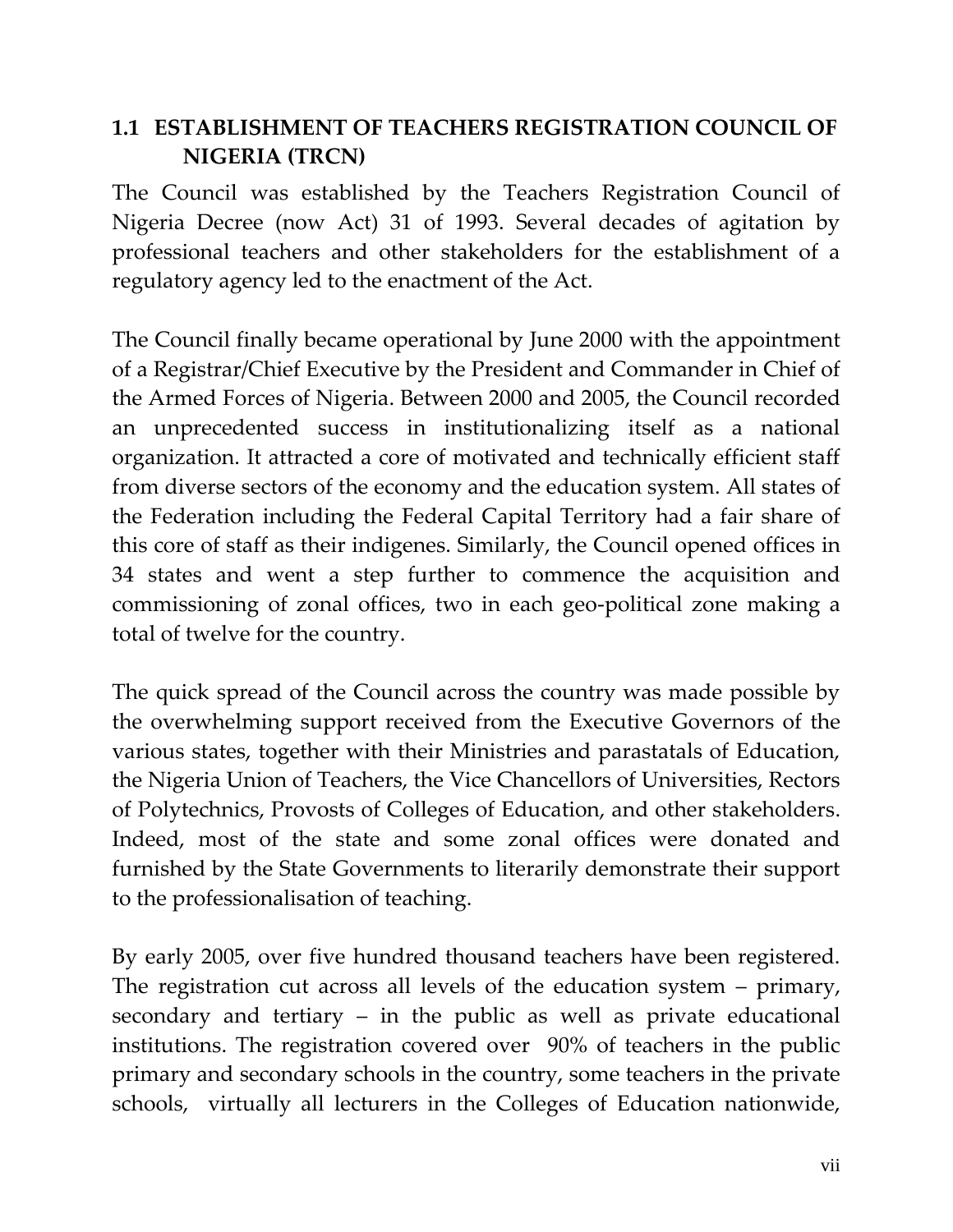some teachers in the polytechnics, many lecturers and professors from the universities, and many teachers in administrative positions in the education system including Directors of Education, Permanent Secretaries, Honourable Commissioners and Ministers of Education, Vice Chancellors and veteran teachers. The Council also registered a significant number of Nigerians abroad who applied for registration because the foreign countries like Britain, Australia, Canada, and United States of America required evidence of such registration before employing them as teachers.

The year 2005 and beyond holds the promise that through the humble efforts of the Council, sanity will be restored in the teaching and teachers can begin to enjoy the standards of theory and practice, rights, privileges, opportunities, dignity and good life hitherto reserved for only their counterparts in the legal, medical, engineering and other noble professions.

# **1.2 MANDATES OF TRCN**

The Act that established the Council in section 1(1) charged it with the following responsibilities:

(i) Determining who are teachers for the purpose of this Act.

(ii) Determining what standards of knowledge and skill are to be attained by persons seeking to become registered as teachers under this Act and raising those standards from time to time as circumstances may permit.

(iii) Securing in accordance with the provisions of this Act the establishment and maintenance of a register of teachers and the publication from time to time of the lists of those persons.

(iv) Regulating and controlling the teaching profession in all its aspects and ramifications.

(v) Classifying from time to time members of the teaching profession according to their level of training and qualification.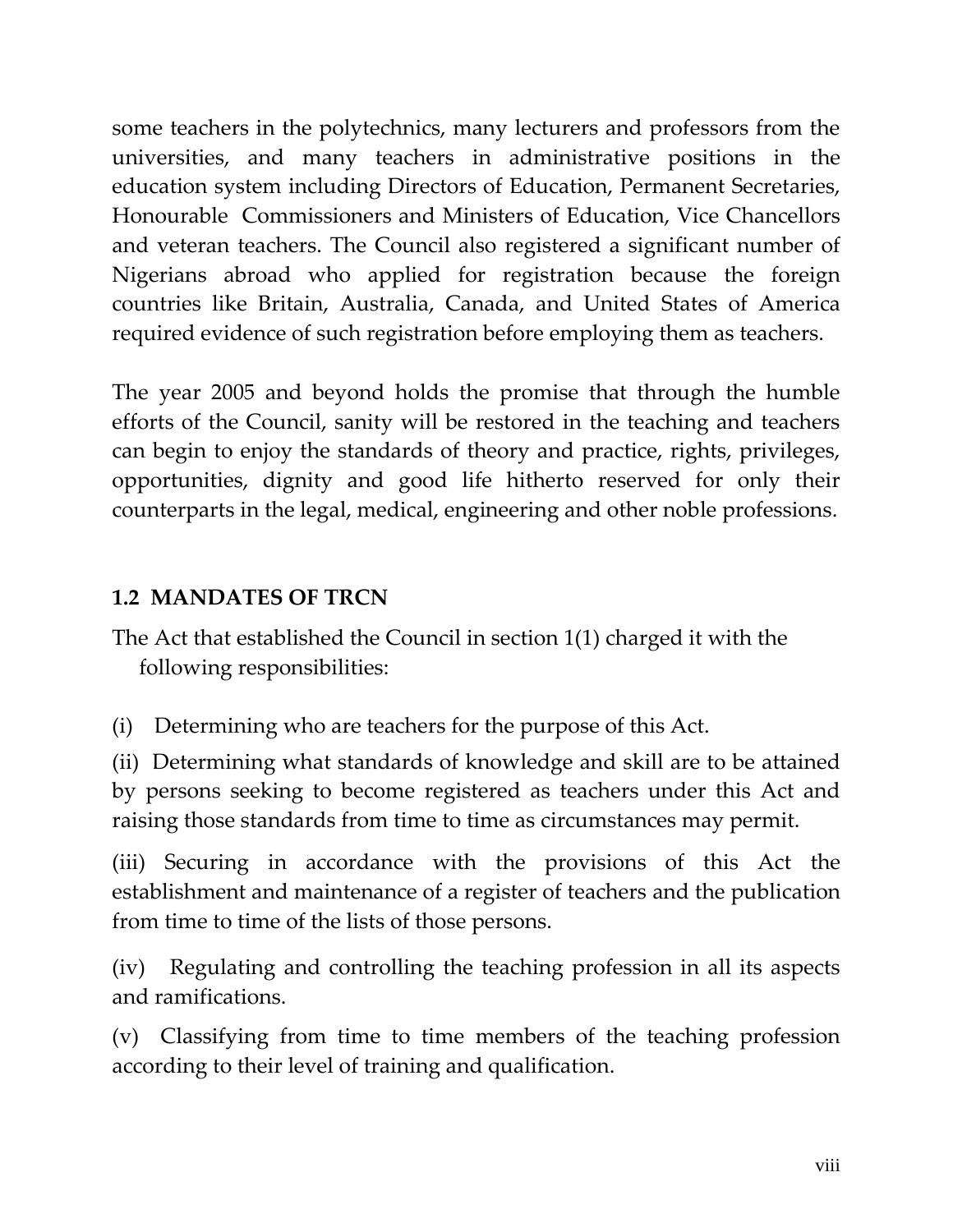(vi) Performing through the Council established under this Act the functions conferred on it by this Act.

# **1.3 IMPLICATIONS OF TRCN MANDATES**

The TRCN Act has far-reaching implications for teaching profession. This reality can be appreciated by the fact that the content of the TRCN Act is one and the same with the contents of the Acts that established the Councils that regulate and control the professions of Law, Medicine, Engineering, Pharmacy, etc. It suffices therefore to state that teachers will henceforth undergo all those necessary intellectual, professional, moral, social, and even psychological rigors characteristic of the other noble professions and which have set them far apart from quacks and lay people. Also, as it is applicable to the other professions, no category of teachers is exempted from regulation and control no matter how highly placed. It is obvious that all medical doctors, lawyers, engineers, pharmacists, etc at all levels of our national life, both in the public and private sectors submit to the provisions of the Acts regulating their respective professions. In the same way, all persons who perform jobs that rightly and legally constitute teaching as well as those who administer teaching and learning in the Nigerian education system must be trained teachers, registered and regulated.

# **1.4 PROGRAMMES AND ACTIVITIES OF TRCN**

In accordance with the TRCN legal provisions and conventions common to the professional regulatory agencies, the Council is systematically implementing the following programmes and activities:

(i) Registration and licensing of qualified teachers.

(ii) Accreditation, monitoring and supervision of the courses and programmes of teacher training institutions in Nigeria to ensure that they meet national and international minimum standards. The institutions include the Colleges of Education, Faculties and Institutes of Education in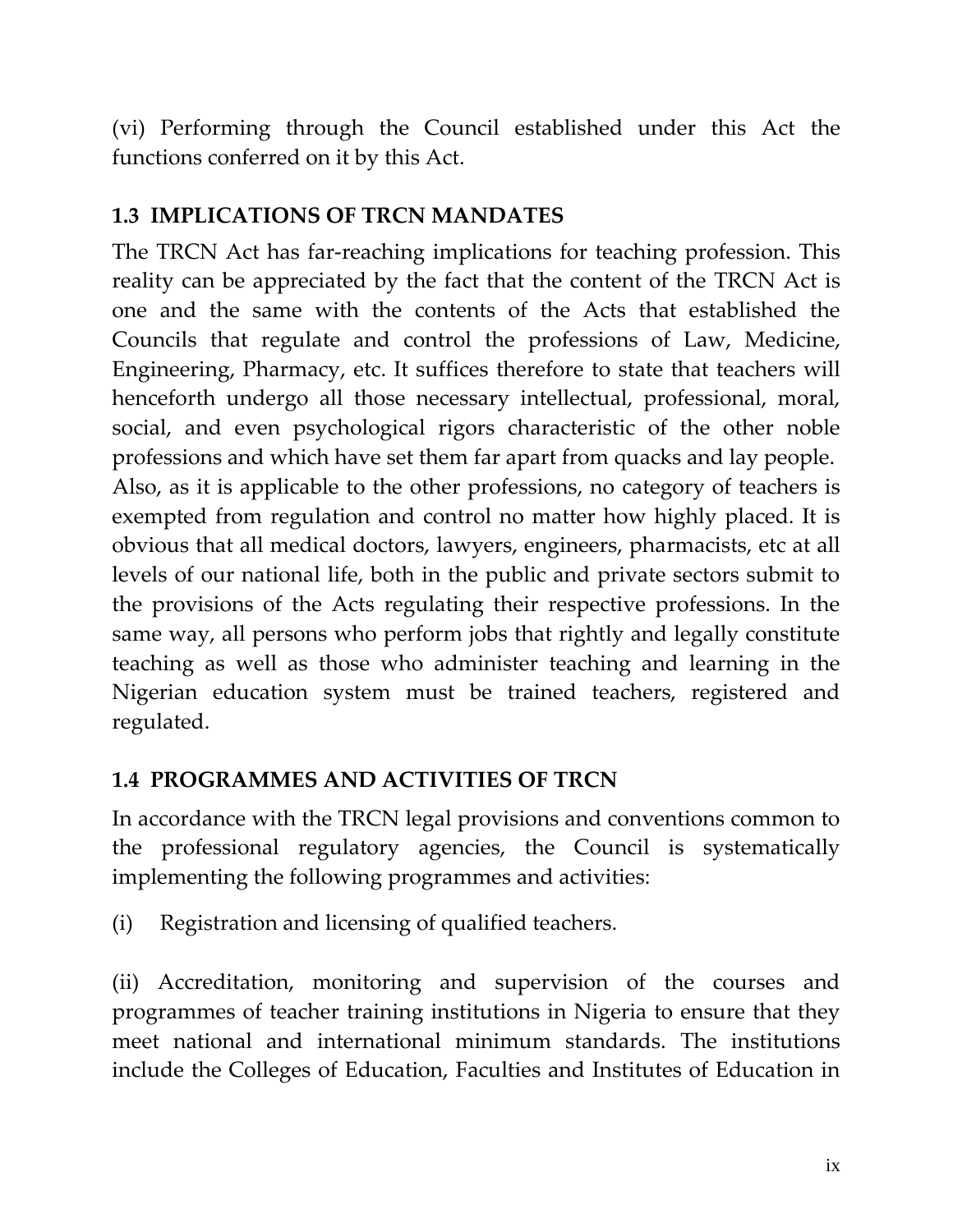Nigerian Universities, Schools of Education in the Polytechnics, and the National Teachers Institute.

(iii) Organisation of Internship Schemes for fresh Education graduates to equip them with the necessary professional skills before licensing them for full professional practice.

(iv) Conduct of professional examinations and interviews to determine teachers suitable for registration. This clearly shows that the existing practice of registering teachers upon presentation of certificates alone is a grace that will expire soonest. All those unable to take advantage of the grace must have to write and pass challenging examinations before they can be registered.

(v) Execution of Mandatory Continuing Professional Education (MCPE) to guarantee that teachers keep abreast of developments in the theory and practice of the profession.

(vi) Organise Annual Conference of Registered Teachers which is the first of its kind in Nigeria and will unit all teachers irrespective of social class or the level of education system to which they belong.

(vii) Publish a register of qualified and licensed teacher in Nigeria which will be a public document displayed and obtainable from the Local Government through State to the Federal offices. The register will also be on the world wide web for the consumption of the international community.

(viii) Enforce ethical conduct among teachers and actually prosecute erring ones using the Teachers Tribunal which has powers under law to met out punishments.

(ix) Prosecute in the law court all unqualified persons performing the job of teachers in contravention of the TRCN Act.

(ix) Act as the voice of the voiceless teachers and continuously initiate/actualize public policies and practices that will reposition the teaching profession as first among equals.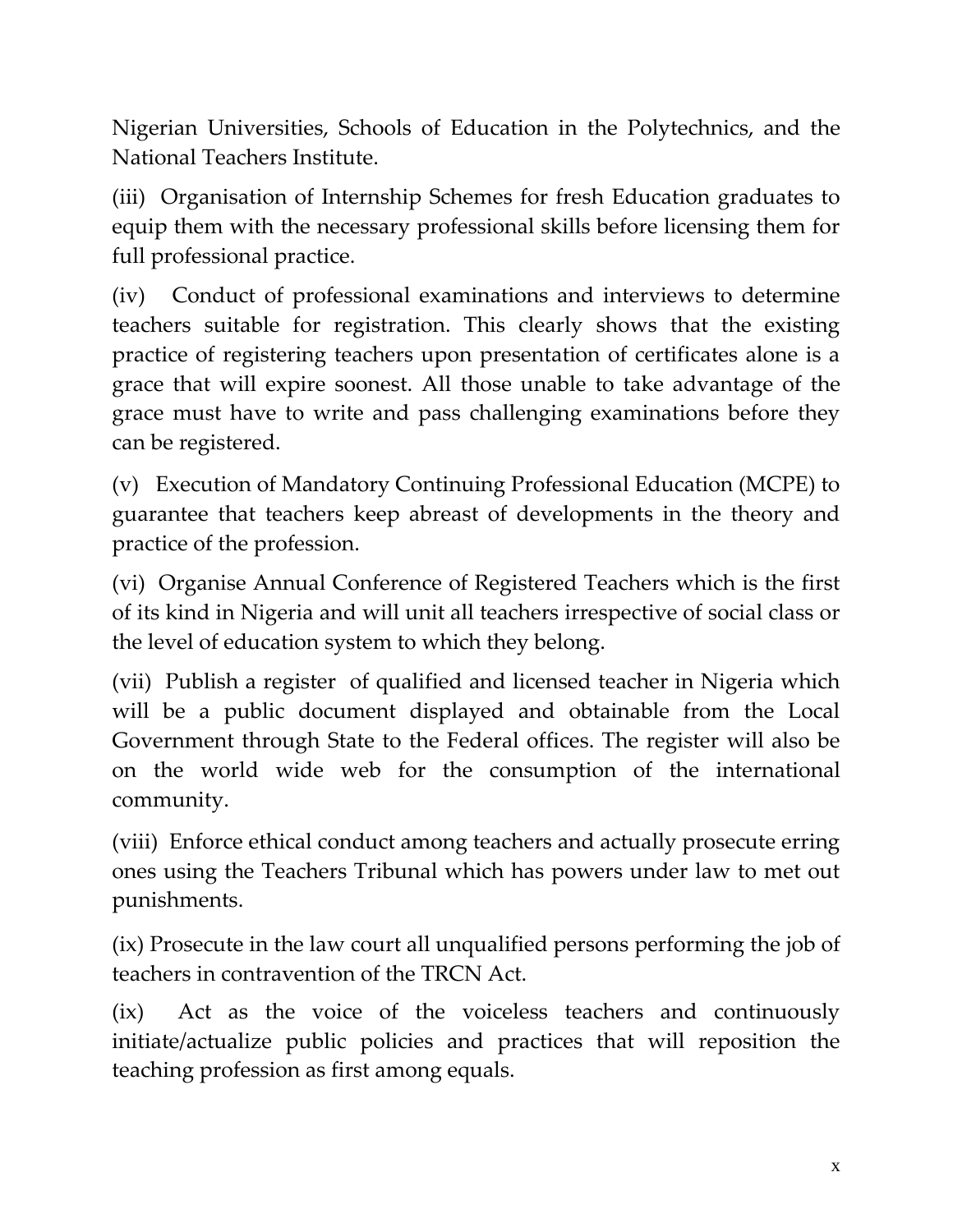In strategizing to accomplish these programmes and activities the Council regularly consults the following stakeholders, among others:

(i) Honourable Minister of Education.

(ii) Federal Ministry of Education and its parastatals and agencies.

(iii) National Council on Education, which is the highest decision making body on Education in Nigeria.

(iv) Executive Governors of the various States of the country.

(v) Honourable Commissioners of Education of the States.

(vi) State Ministries of Education and their parastatals (SPEB, SEMB, TESCOM).

(vii) Senate and House Committees on Education in the National Assembly.

(viii) Vice Chancellors of Universities, Rectors of Polytechnics, and Provosts of Colleges of Education.

(ix) Deans of Faculties and Directors of Institutes of Education in the Universities.

(x) Nigerian Academy of Education.

(xi) Teachers unions and associations – NUT, COEASU, ANCOPSS, STAN, COPSHON, etc.

(xii) Associations of Proprietors of Private Schools.

(xiii) The media and a vide range of other stakeholders.

# CHAPTER TWO ORGANISATIONAL STRUCTURE OF TRCN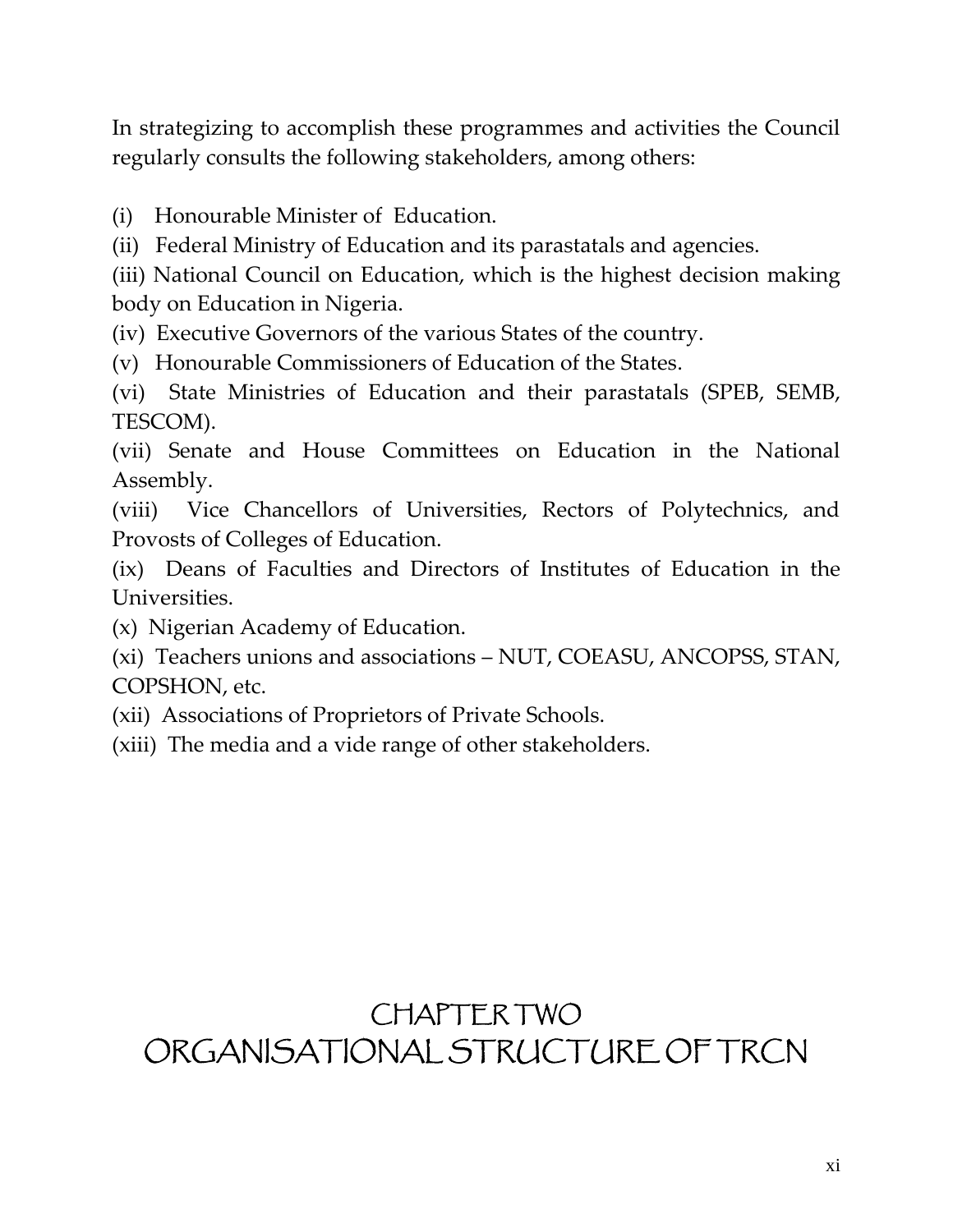# **2.1 PREAMBLE**

**As** an agency of the Federal Government, TRCN is in administrative terms structured much the same way as the other related organs of Government. It has a hierarchical authority structure that runs from the President and Commander in Chief of the Armed Forces of Nigeria, through the Honourable Minister of Education down to the Divisions and Units. The structure is therefore as outlined hereafter.

# **2.2 PRESIDENT OF NIGERIA**

As provided for in the Nigerian Constitution and the TRCN Act, the President of Nigeria appoints the Registrar/Chief Executive of TRCN and constitutes the TRCN Governing Board in the best interest of the country. He further makes the final decision on all matters that, according to extant national regulations, fall beyond the jurisdiction of the Governing Board and the Honourable Minister of Education.

# **2.3 HONOURABLE MINISTER OF EDUCATION**

The TRCN is an organ of the Federal Ministry of Education. As such, the Honourable Minister of Education oversees it and exercises authorities in matters that are beyond the powers of the Governing Board. The Minister recommends to the President of Nigeria the name of distinguished Nigerians he deems suitable for the post of a Registrar/Chief Executive or membership of the Governing Board. He further reserves the right to approve or recommend TRCN programmes and projects that require very huge expenditure for the attention of the Federal Executive Council before execution.

# **2.4 TRCN GOVERNING BOARD**

The Board is the policy-making arm, which regulates the vision, mission, goals and targets to be pursued by TRCN. It checks and balances the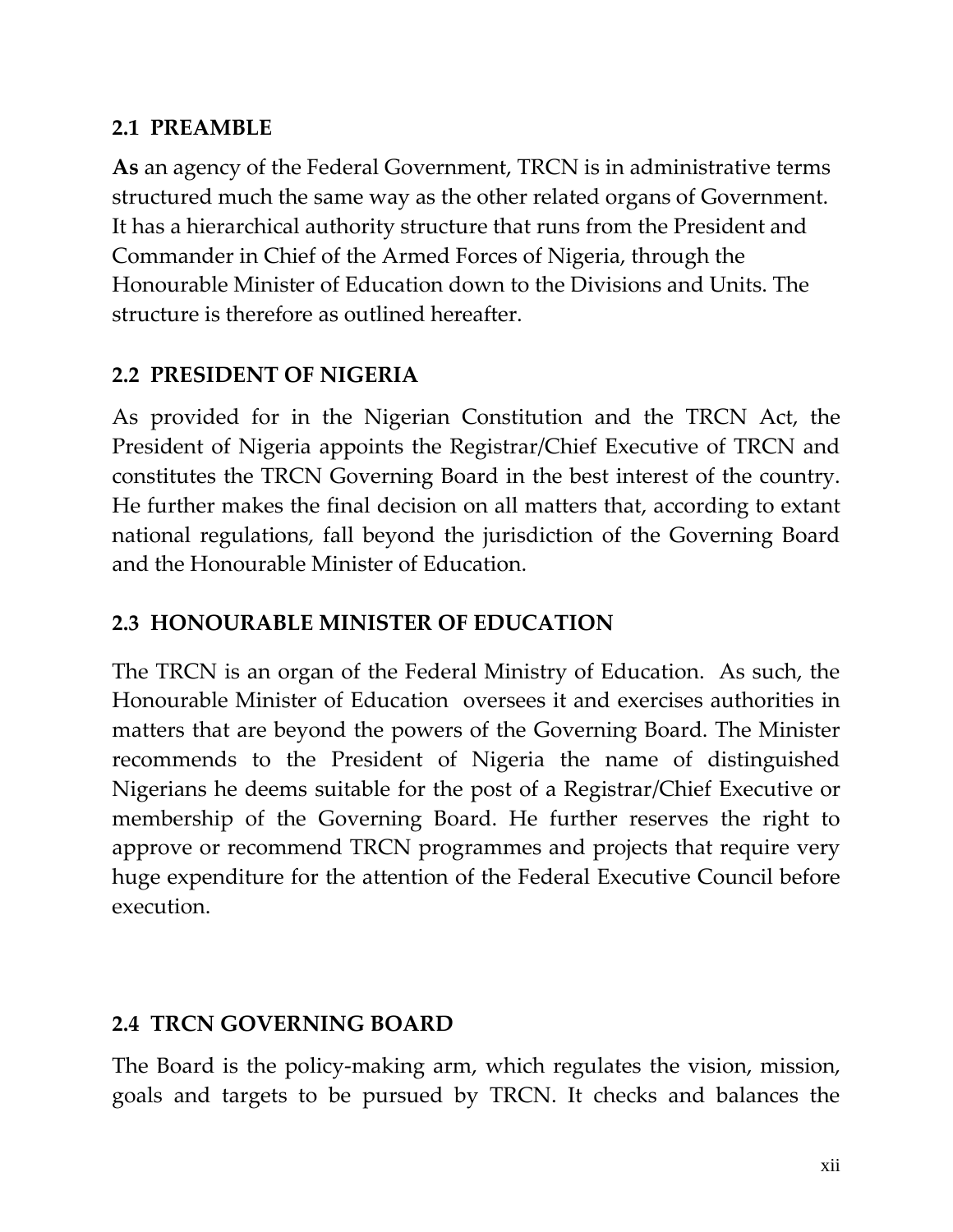activities of Management and reserves the right to approve or disapprove significant undertakings by TRCN. The TRCN Act also provided for a broad-based Governing Board which ensures that all relevant stakeholders in the teaching profession are adequately represented. Few other agencies have such wide spectrum of representation and large membership. Below is the list of membership as provided by the law:

- a. Chairman
- b. Representatives of each of the committees of
- i. Deans of Education and Directors of Institutes of Education in Nigerian Universities
- ii. Provosts of Colleges of Education
- iii. Rectors of Polytechnics
- c. One person representing each of the following bodies:
- i. The National Universities Commission (NUC).
- ii. The National Commission for Colleges of Education (NCCE).
- iii. The National Board of Technical Education (NBTE).
- iv. National Teachers Institute (NTI).
- d. Representative of the Federal Ministry of Education (FME).
- e. Six (6) persons representing the State Ministries of Education (SMOE). They will be elected in rotation among the various states of the Federation and be appointed for a term of two years by the Federal Ministry of Education.
- f. Two (2) persons representing the Nigerian Academy of Education. (NAE).
- g. Five (5) persons elected by the Nigerian Union of Teachers (NUT).
- h. The Registrar of the Teachers Registration Council of Nigeria.

Currently, the following persons, renowned in the respective fields, are on the TRCN Governing Board:

1. Chief (Dr) D. I. Atunrase Chairman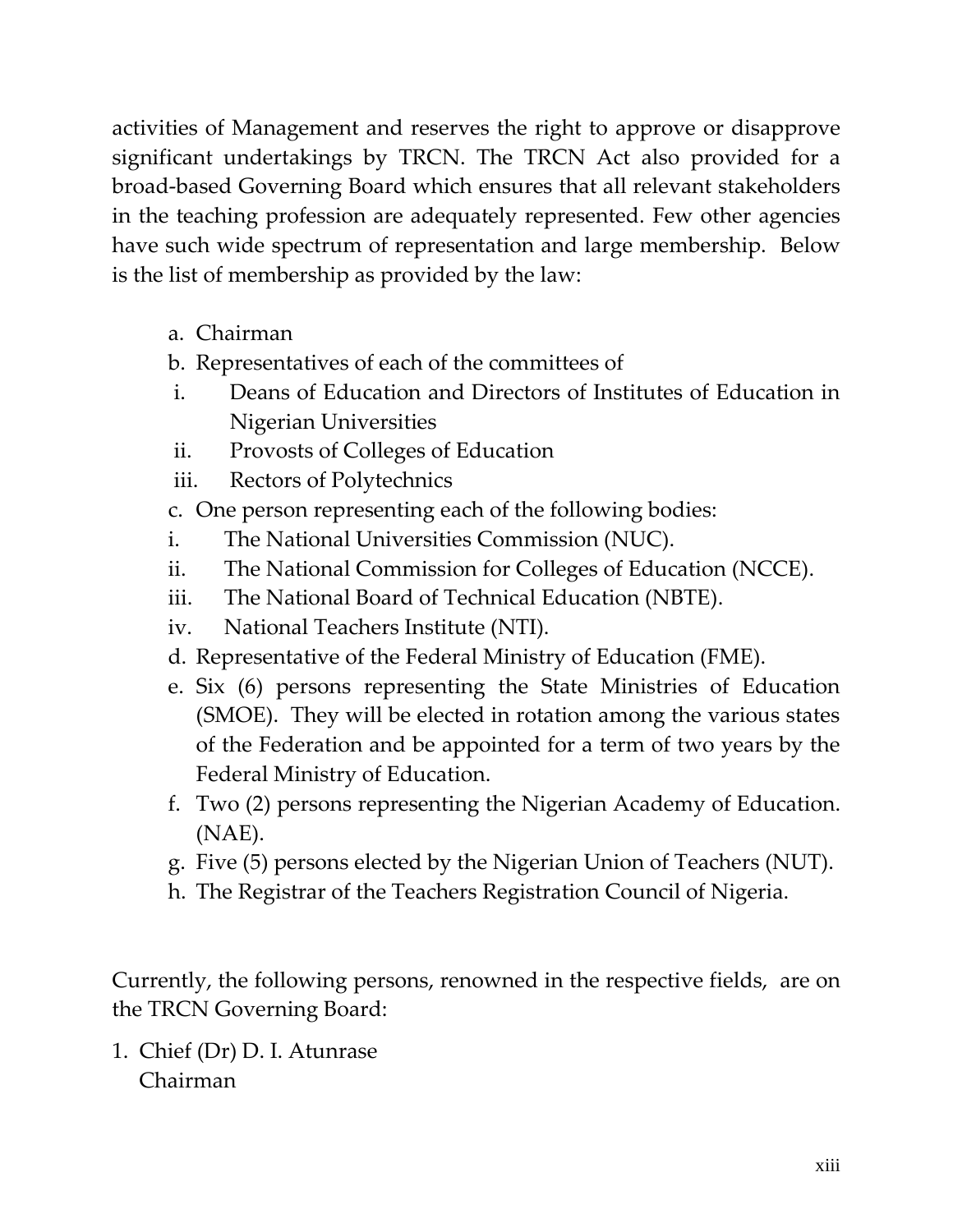- 2. Prof Gidado Tahir Representing Federal Ministry of Education
- 3. Prof U. M. O. Ivowi Representing Nigerian Academy of Education
- 4. Prof P. N. Lassa Representing Nigerian Academy of Education
- 5. Dr Kabiru Isyaku Executive Secretary National Commission for Colleges of Education
- 6. Mr A. S. Agbaoye Representing National Universities Commission
- 7. Dr M. S. Abubakar Representing National Board for Technical Education
- 8. Prof E. U. Anyakoha Representing Deans/ Directors of Faculties/Institutes of Education in Nigerian Universities
- 9. Mrs M. D. Isyaku Representing National Teachers Institute
- 10. Engr. Umaru Sani-Ango Rector Federal Polytechnic Bida Representing Rectors of Polytechnics in Nigeria
- 11. Dr E. A. Aromolaran Provost Federal College of Education (Special) Oyo Representing Provosts of Colleges of Education in Nigeria
- 12. Mr A. E. Bassey Ministry of Education Uyo Representing Ministries of Education South-South of Nigeria
- 13. Dr A. A. Abubakar Ministry of Education Bauchi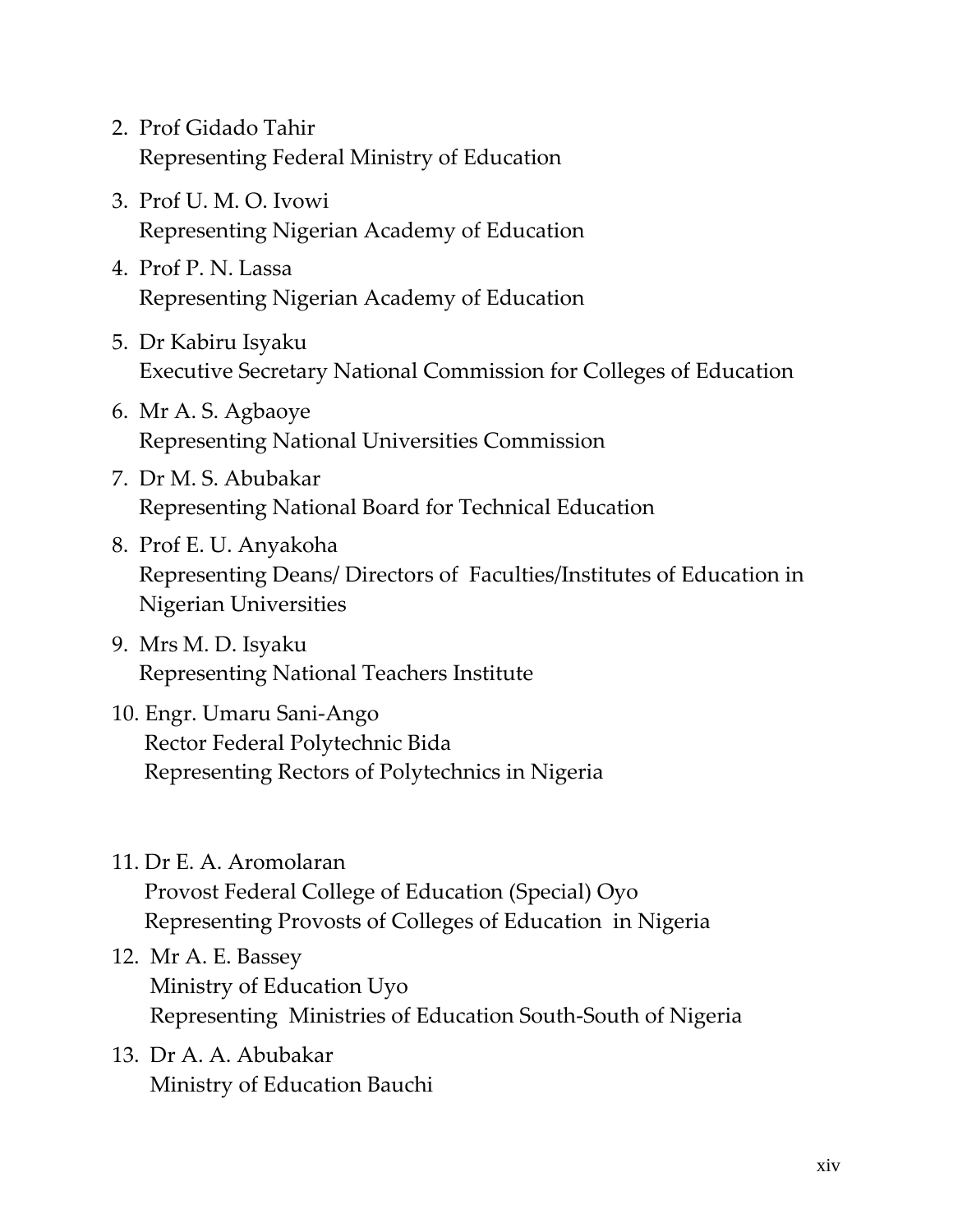Representing Ministries of Education North-East of Nigeria

- 14. Mr Okorie Ogbu Ministry of Education Abakaliki Representing Ministries of Education South-East of Nigeria
- 15. Prince Jola Jegede Ministry of Education Ekiti Representing Ministries of Education South-West of Nigeria
- 16. Mr S. R. Ohemu Ministry of Education Makurdi Representing Ministries of Education North-Central of Nigeria
- 17. Alh. Ibrahim Khalil Kofarbai Ministry of Education Katsina Representing Ministries of Education North-West of Nigeria
- 18. A. I. Omar National President Nigeria Union of Teachers
- 19. Comrade V. C. Otikpa Deputy National President Nigeria Union of Teachers
- 20. Mr Lucas S. Zamani Nigeria Union of Teachers National Office Abuja
- 21. Chief U. C. C. Elekwa Nigeria Union of Teachers Abia State
- 22. Chief (Mrs) M. O. Fatunbi Nigeria Union of Teachers National Office Abuja
- 23. A. M. Ciwar, OON. Registrar/Chief Executive

The Governing Board has **specialized committees** which study and advise it on technical matters. The include the following: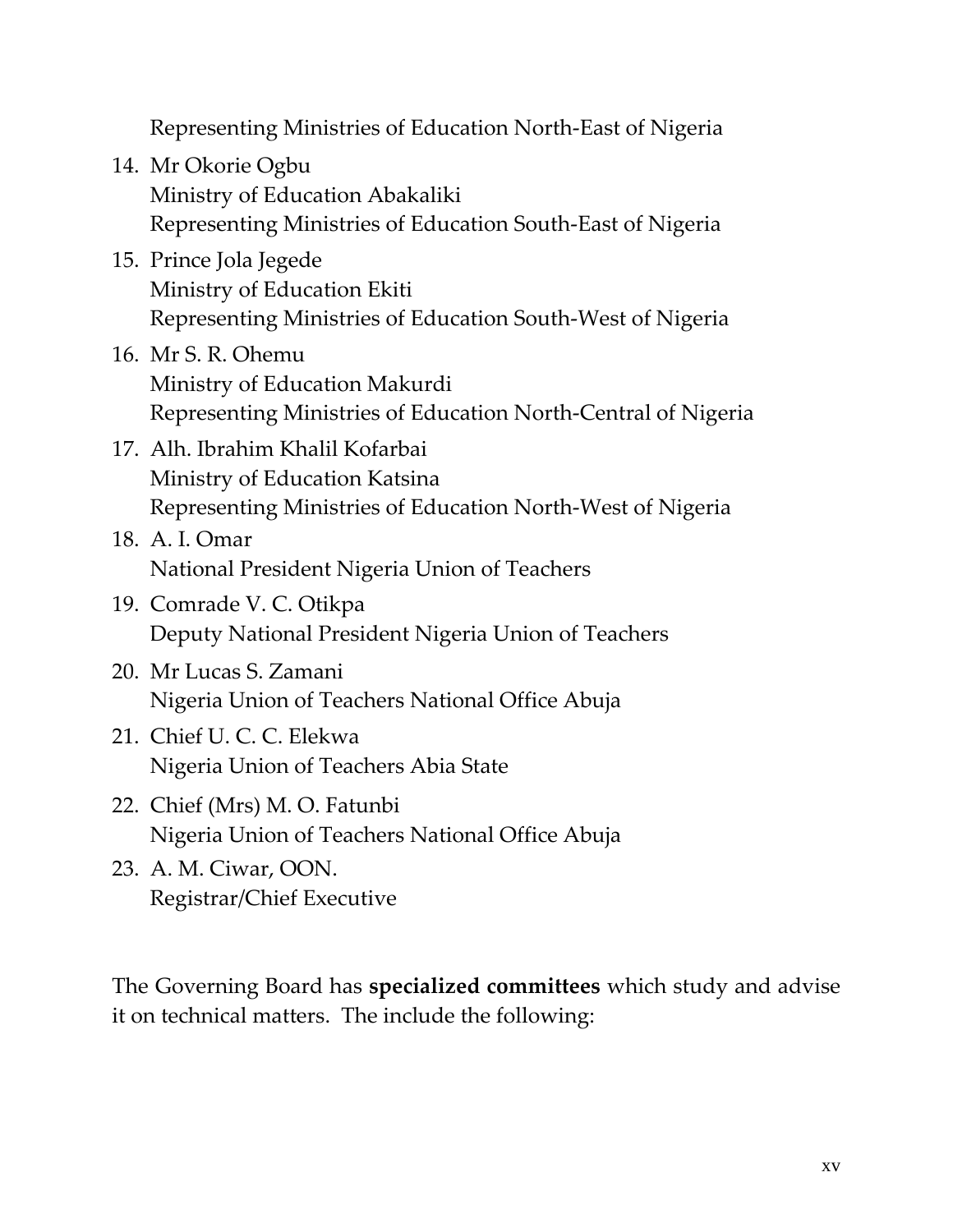(i) **Finance and General Purposes Committee (F&GPC)** – deals with projects requiring expenditure of over one million Naira (N1,000,000) and general affairs of the Council.

(ii) **Senior Staff Appointments and Promotions Committee (SAPC)**  handles the employment, promotion, discipline, and related matters of staff.

(iii) **Registration Committee** – advises the Board on all matters concerning the registration and licensing of teachers, development of registration materials, teachers mobilization and coverage strategies, enactment of professional code of conduct, award of honorary membership of the Council to deserving Nigerians and foreigners, and related matters.

(iv) **Education Committee** – handles the accreditation, monitoring and supervision of courses and programmes of teacher training institutions; internship scheme for fresh Education graduates; professional examinations and interviews for teachers seeking registration; mandatory continuing professional education of teachers; Annual Conference of Registered Teachers; and related issues.

(v) **Teachers Disciplinary Committee** – this is a tribunal that prosecutes teachers who breach professional ethics (details in subsequent chapter).

# **2.5 THE MANAGEMENT OF TRCN**

The Management team is answerable to the Governing Board and takes charge of the day-to-day administration of TRCN. It translates Governing Board policies into concrete executable functions and feeds the Board back on the impact of the policies. It brings its professional and technical expertise to advise the Governing Board and to initiate ideas and projects that can move the teaching profession forward. For the purposes of effective Management, the Council is structured into four Departments as follows:

# (i) **Office of the Registrar/Chief Executive:**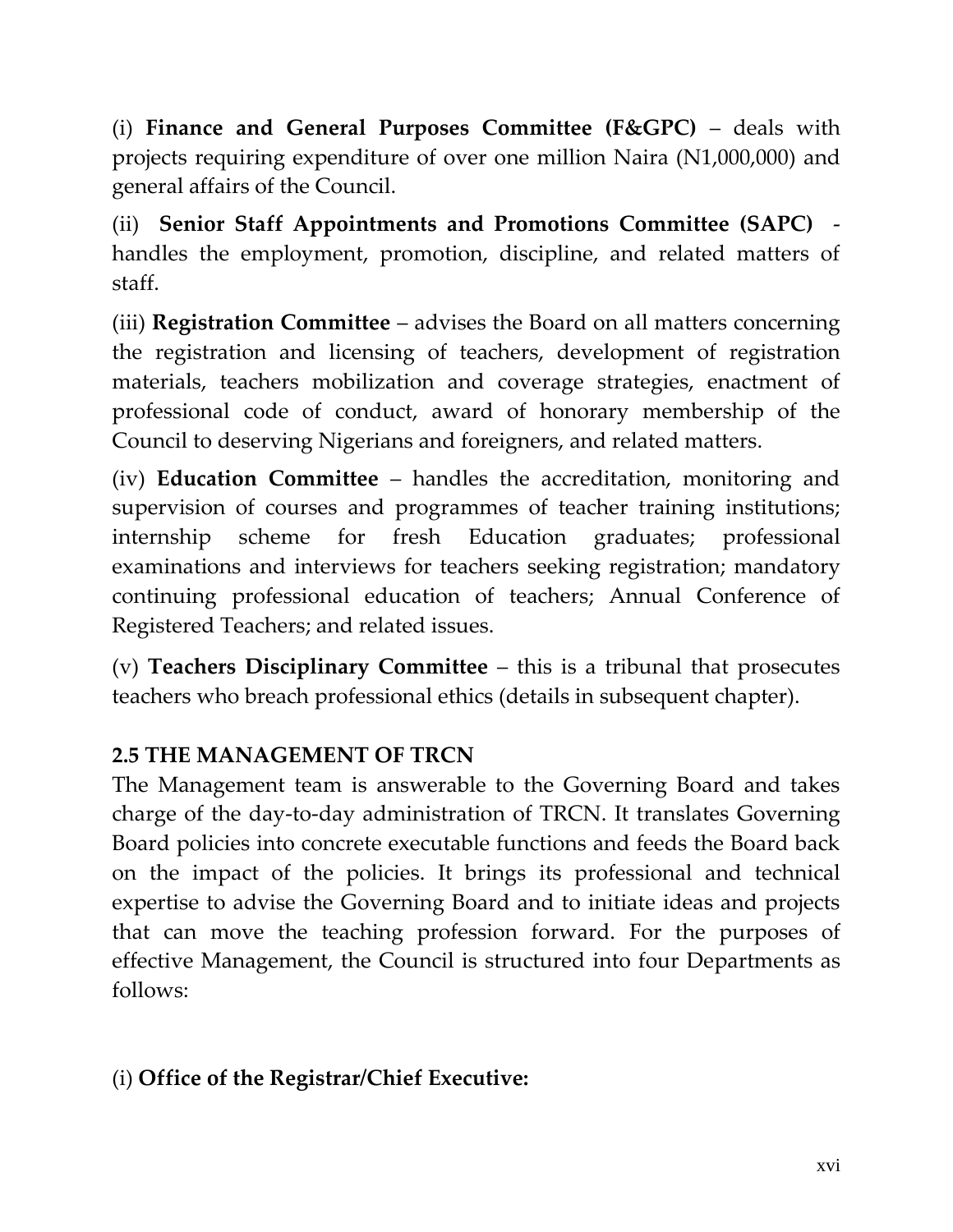This has four units -

- a. Internal Audit
- b. Information Unit
- c. Legal Unit
- d. Protocol Unit

# **(ii) Department of Administration and Finance:**

This Department has six units -

- a. Establishment/Council Secretariat
- b. Staff Welfare
- c. General Services
- d. Funds Management
- e. Expenditure Control and Final Accounts
- f. Budget and Budgetary Control

# **(iii) Department of Professional Operations:**

This Department has the Divisions as stated below:

- a. Field Operations
- b. Registration and Documentation
- c. Education and Accreditation
- d. States/Zonal Offices

# (iv)*Department of Planning, Research & Statistics:*

There are four units under this Department -

- a. Planning
- b. Research and Statistics
- c. Library and Publication
- d. Computer Services

For purposes of elaboration, the following are the locations of TRCN Zonal Offices (two for each geopolitical area) and states under them as well as the Lagos Liaison Office:

- (i) Minna Niger, Kwara and Kogi States.
- (ii) Kaduna Kaduna, Kano, Katsina, and Jigawa States.
- (iii) Sokoto Sokoto, Kebbi and Zamfara States.
- (iv) Maidugri Borno, Bauchi, and Yobe States.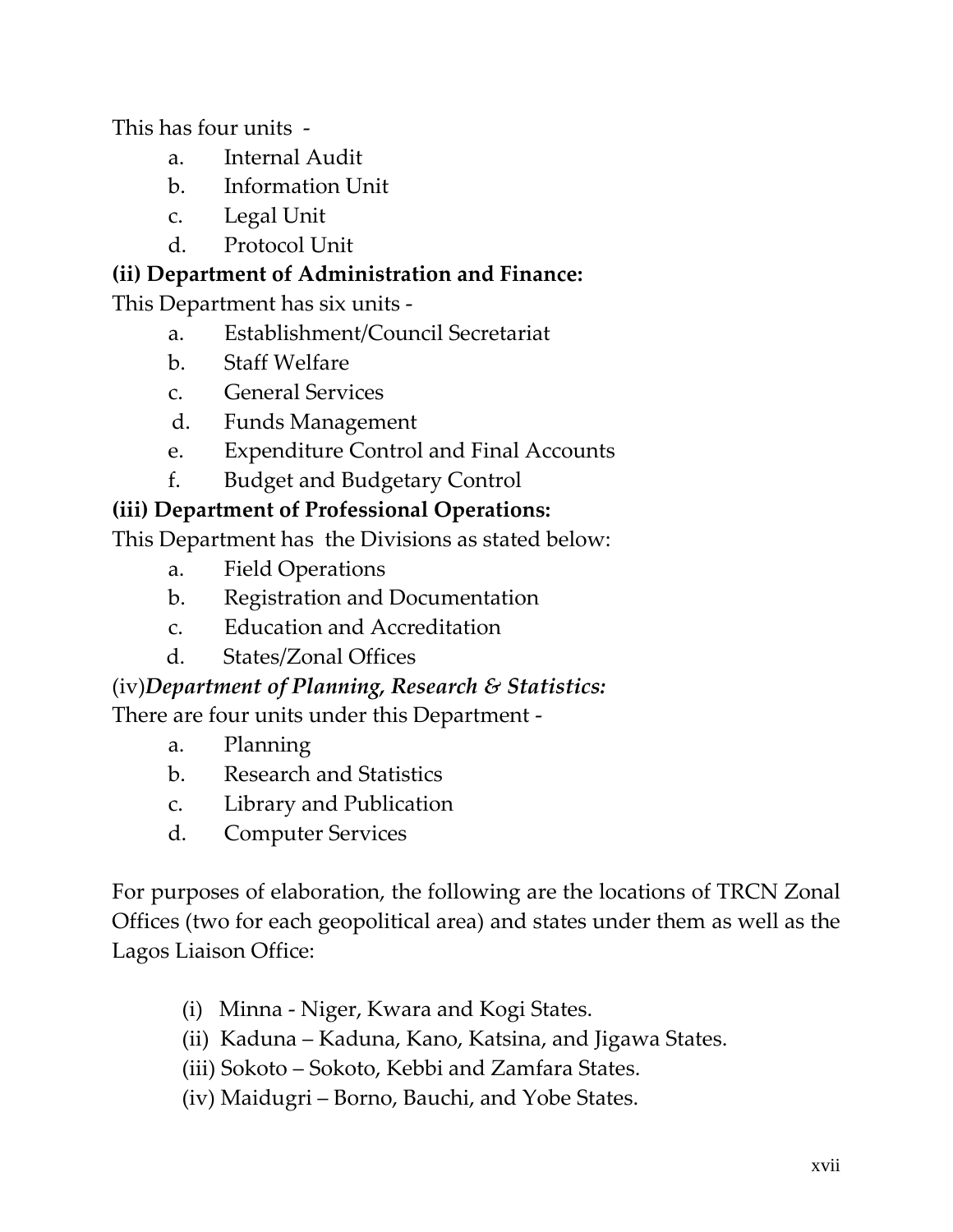- (v) Yola Adamawa, Taraba and Gombe States.
- (vi) Jos Plateau, Benue and Nassarawa States.

(vii) Enugu – Enugu, Anambra and Ebonyi States.

(viii) Owerri – Imo and Abia States.

- (ix) Uyo Akwa Ibom, Cross River and Rivers States.
- (x) Benin Edo, Delta and Bayelsa States.
- (xi) Akure Ondo, Ekiti and Osun States.
- (xii) Ibadan Oyo, Ogun and Lagos States.
- (xiii) Lagos serve as TRCN Liaison Office for TRCN Headquarters and all other States.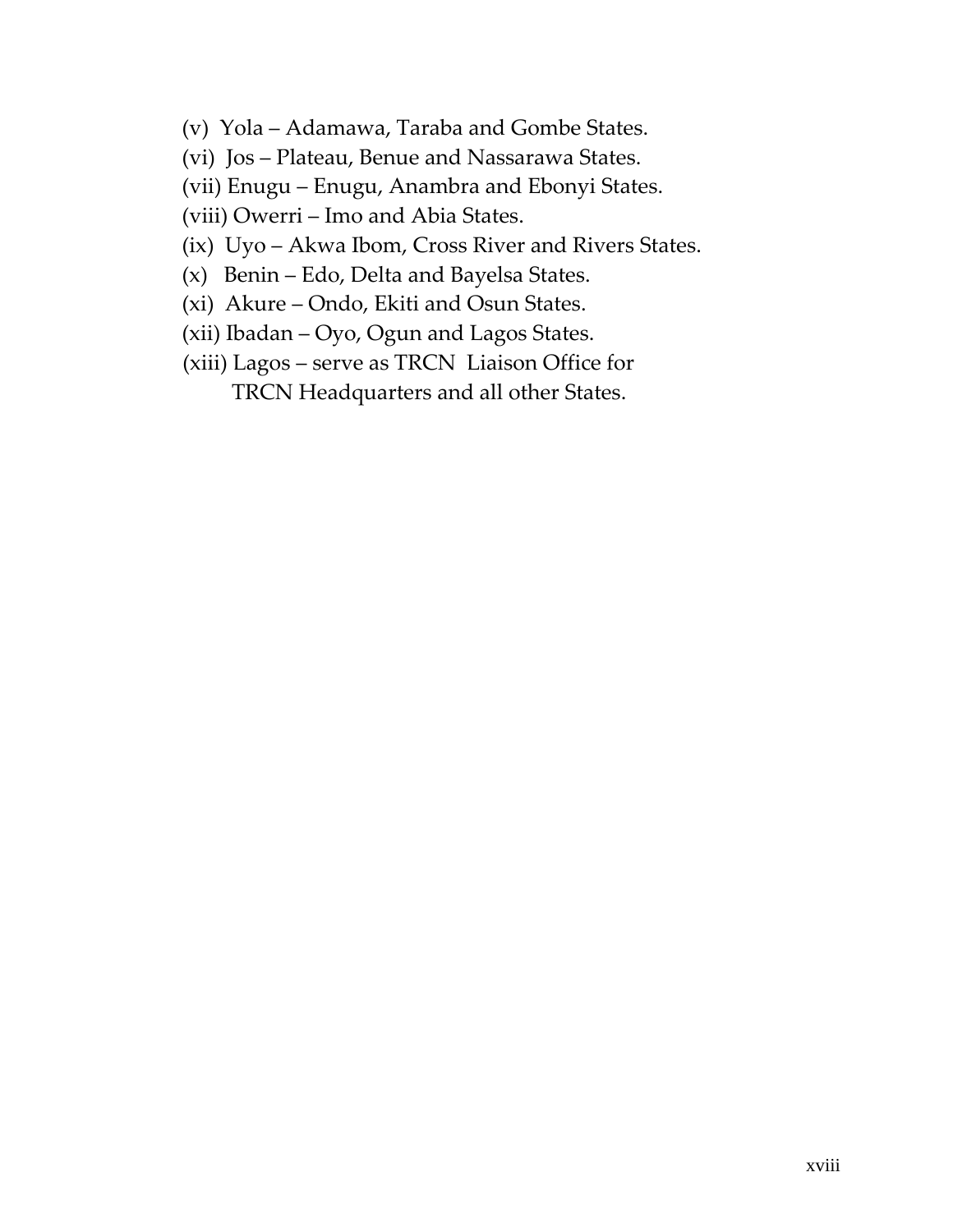# CHAPTER THREE REGISTRATION OF TEACHERS

# **3.1 MANDATORY REGISTRATION PRIOR TO PRACTICE**

As obtains in the other noble professions, the law makes it an offence for any one to engage in teaching without registration. This is clearly spelt out in section 17(2) of the TRCN Act which states that

> *If on or after the commencement of the Act, any person not being a registered member of the profession practices as a registered member of the profession or in expectation of reward, or takes or uses any name, title, addition or description implying that he is in practice as a registered member of the profession, he shall be guilty of an offence.*

The Act further states that employers and other officials who aid and abet the employment of unqualified/unregistered teachers are themselves guilty of the same offence and shall receive same punishment. This is made clear in section 17(6) of the Act as follows:

> *Where an offence under this section which has been committed by a body corporate is proved to have been committed with the consent or connivance of, or to be attributable to any neglect on the part of any director, manager, secretary or other similar officer of the body corporate or any person purporting to act in such capacity, he as well as the body corporate shall be deemed to be guilty of that offence and shall be liable to be proceeded against and punished accordingly.*

The Act stipulates that the punishment shall be a fine of N5,000 (five thousand Naira) of two year jail term or both.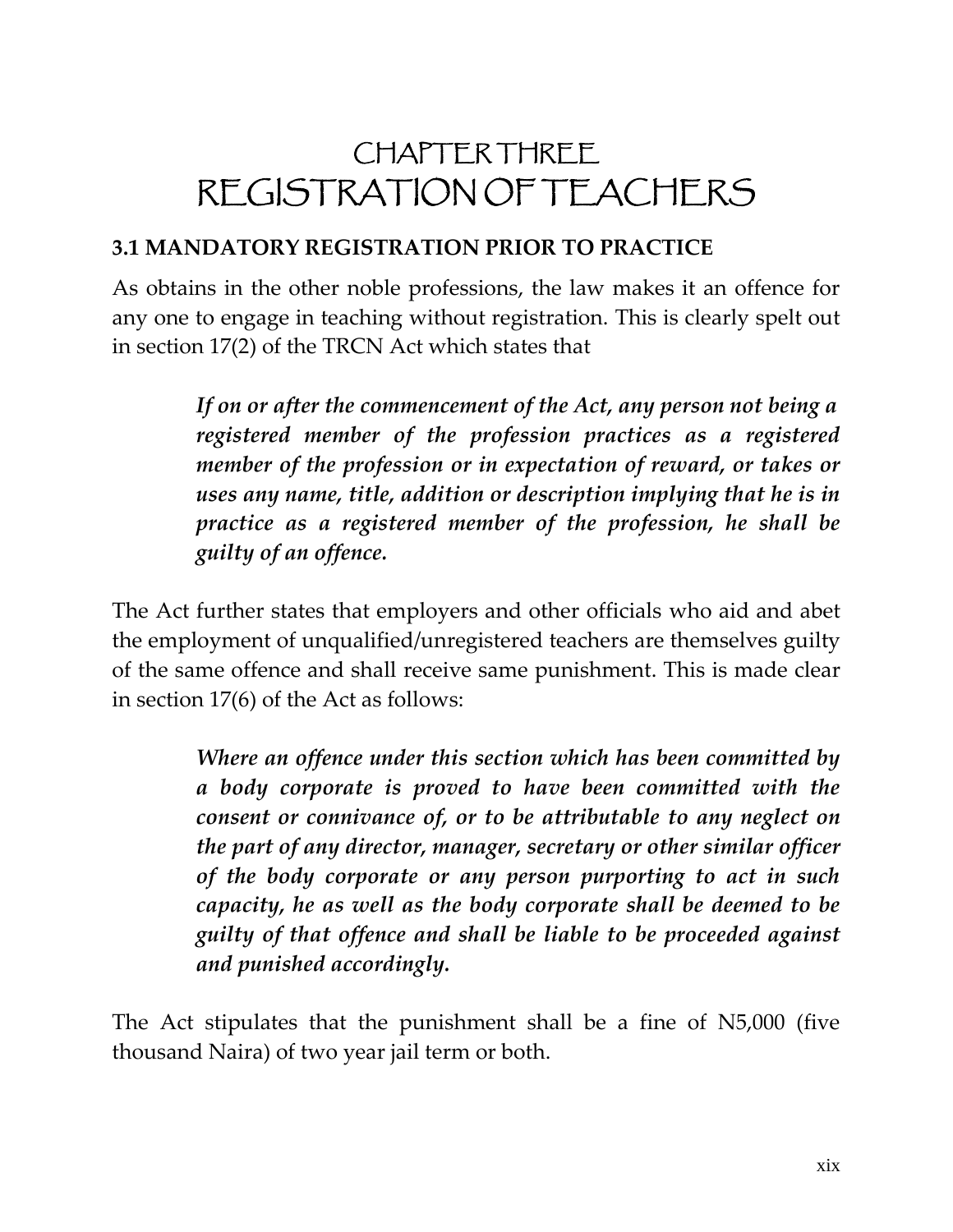This provision empowers TRCN to arrest offenders and drag them to the court of law for prosecution and punishment. Since the Act came into force in 1993, all unqualified teachers currently in the education system are doing so in violation of the law. However, TRCN has provided a reprieve and period of grace to allow adequate sensitization of teachers and the general public to take place first before imposing sanctions. It is not interested in jailing and punishing any one but that the people should whole-heartedly come to appreciate that laws are made to be obeyed. It wants the people to realize that the country desperately needs a qualitative teaching if it must restore fallen standards of education and reinvigorate nation building. It wants the public to remember that *what is good for the goose is also good for the gander:* **Not only the Medical, Legal, Engineering, Pharmacists, etc Councils but also the general public would detest and deal with any person found doing the job of a medical doctor, lawyer, engineer, or pharmacist, without being qualified and registered. The public should extend the same respect, goodwill, and sanity to the teaching profession. Most especially because education affects the life of every human being.**

Meanwhile, the National Council on Education at its 50<sup>th</sup> session at Yenegoa, Bayelsa State in 2003 has fixed the year **2006** as deadline to unqualified teachers already in the education system. Those with Teachers Grade Two are to upgrade to the NCE while graduates without teaching qualifications are to get the PGDE, PDE or TTC before the expiration of the deadline. The Council also directed a halt to the recruitment of unqualified teachers henceforth. The National Universities Commission, National Board for Technical Education and the National Commission for Colleges of Education on their part, since 2004, dispatched appropriate directives to the Vice Chancellors, Rectors and Provosts, respectively, making it clear that their teachers irrespective of Faculties/Schools/Colleges are affected by the TRCN Act and should comply with the necessary professionalisation guidelines emanating from TRCN. It is therefore expected that teachers at all levels of the education system, both within the public and private sectors, will take advantage of these vital information and periods of grace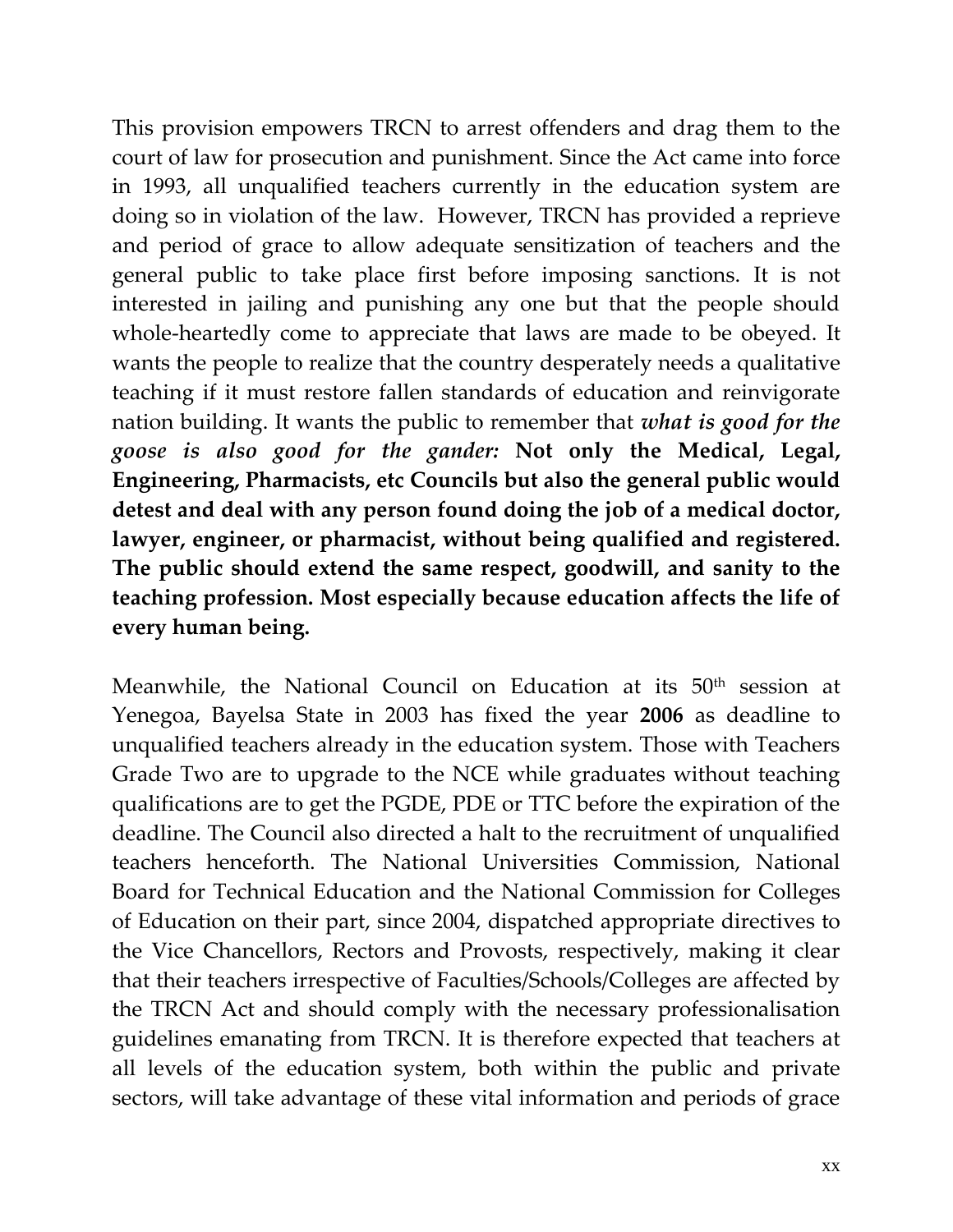to count themselves on the side of the teaching profession rather than on the side of disobedience to law and constituted authority.

#### **3.2 QUALIFICATION FOR REGISTRATION**

To be registered as a professional teacher, a person must possess a teaching qualification not lower in standards than the NIGERIA CERTIFICATE IN EDUCATION (NCE). This is the minimum standard stipulated by the National Policy on Education. Holders of Teachers Grade Two are however being currently registered under the period of grace granted by TRCN. The certificate will be deregistered by January 1st 2007. This grace is given in consideration of the thousands of teachers in this category already in the education system, just to give the ones serious to be in the teaching profession the opportunity to upgrade and thereby minimize casualties when TRCN shall introduce sever sanctions.

The other acceptable qualifications are **Degrees in Education (B.Sc Ed; B.Ed; M.Ed; PhD).** Those with Degrees/Diplomas in non-Education fields must possess **Post Graduate Diploma in Education (PGDE)**, **Professional Diploma in Education (PDE)** or **Technical Teachers Certificate (TTC).**

For the avoidance of doubt, ordinary diplomas in Education, Pivotal Teachers Certificates, and similar qualifications not mentioned above are NOT registrable. Teacher training institutions who offer such qualifications and want it to be recognized must apply formally to TRCN for the programme to be subjected to minimum national standards and thereafter made registrable.

The TRCN Act in section 6(1)-(3) gives other conditions for registration of an individual as a teacher. The individual must:

(i) Pass a qualifying examination accepted by Council and complete the practical teaching prescribed by the Council under this Act.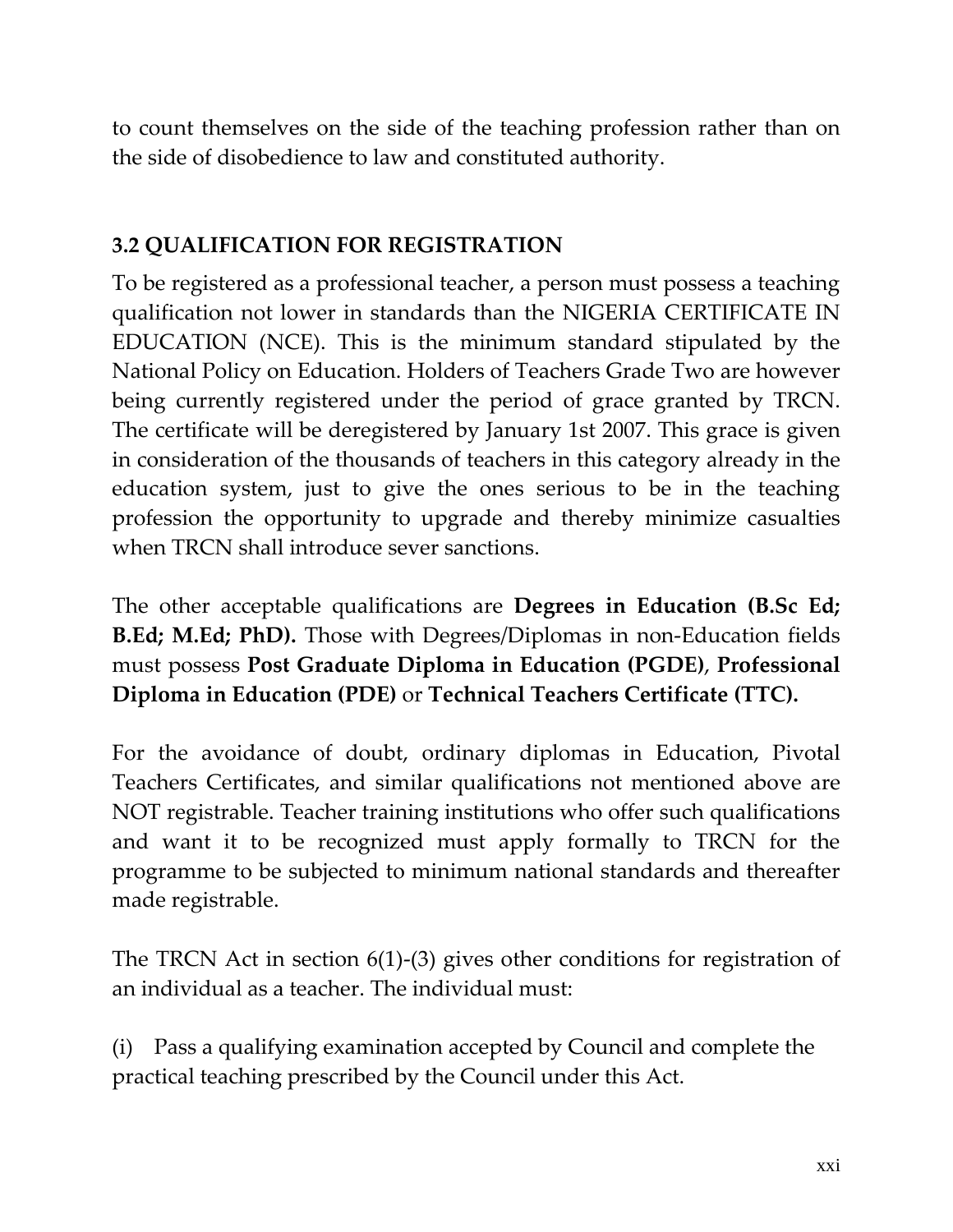(ii) Not being a Nigerian, hold a qualification granted outside Nigeria which for the time being is recognized by the Council and is by law entitled to practice the profession in the country in which the qualification was granted provided that the other country accords Nigerian professional teachers the same reciprocal treatment and satisfy the Council that he had sufficient practical experience as a teacher.

(iii) Be of good character.

(iv) Attain the age of twenty one years.

(v) Not have been convicted in Nigeria or elsewhere of an offence involving fraud or dishonesty.

Individuals who meet these criteria are qualified/expected to register whether they are functioning as classroom teachers, researchers, administrators in educational institutions, ministries and agencies, unemployed, business men/women, or engaged in any other public or private sector careers. Such registration will confer on them the professional identity, dignity and accomplishment of being a teacher. This is henceforth compulsory for those who wish to remain in the education system (teachers and administrators alike) while for those that read Education but now in other careers, it is still something to be proud of, to identify with the field to which they rightly belong. The policy is being put in place that only professional teachers can be appointed to headship or leadership positions in educational institutions. The Commission for Colleges of Education has taken the lead to enforce this policy in the appointment of Provosts of Colleges of Education. The policy will therefore pervade the entire education system very soon. The country cannot continue to allow the non-professional individuals to guide and direct the qualified and licensed professionals. Consequently, administrators in the system are to take registration as seriously as do the classroom teachers. Qualified teachers currently unemployed or in other sectors also ought to note that certificate of professional registration will be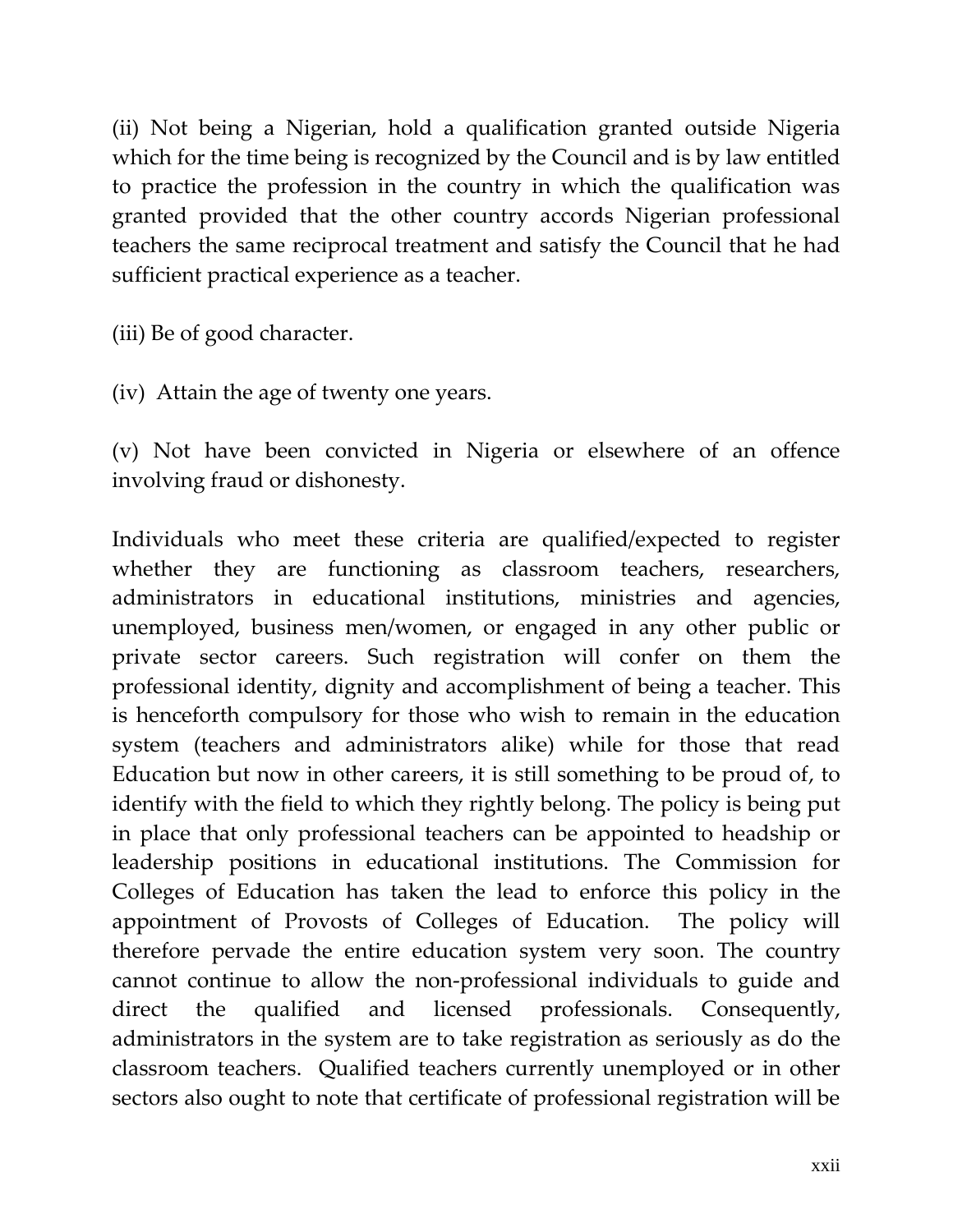required right at employment interviews, if at any time, they decide to rejoin the education system.

# **3.3 MODE OF REGISTRATION**

It is the responsibility of individual qualified teacher to register himself or herself. However, for administrative convenience, TRCN encourages employers and associations of teachers to work out a collective registration approach. For instance, in most states of the Federation, the Nigeria Union of Teachers (NUT) in collaboration with the Ministries of Education, State Primary Education Boards, Secondary Education Management Boards, Teaching Service Commissions and other stakeholders agreed to deduct the registration fees of their teachers at source (that is, to check off the fees from teachers' salaries) and pay same to TRCN. In turn, TRCN sent forms en bloc to cover the teachers involved. This was done from the initial stage to enable massive registration. Most Colleges of Education, Faculties/Institutes of Education in Nigerian Universities, and proprietors of private schools followed the same approach. In some other states, the NUT, zonal Education authorities, principals of secondary schools and heads of primary schools adopted a similar strategy. In essence, it is up to the teachers and their employers to determine the fastest means to employ. **But the non-existence or failure of such arrangement can not be an excuse for any qualified teacher who TRCN may in future arrest and prosecute for teaching without registration. Teachers should therefore see professional registration as a personal obligation that is not transferable.**

Applicants are to pay appropriate fees at any of the following designated Banks:

- i. United Bank for Africa (UBA) Plc
- ii. Omega Bank Plc
- iii. Bank of the North Plc
- iv. First Bank of Nigeria Plc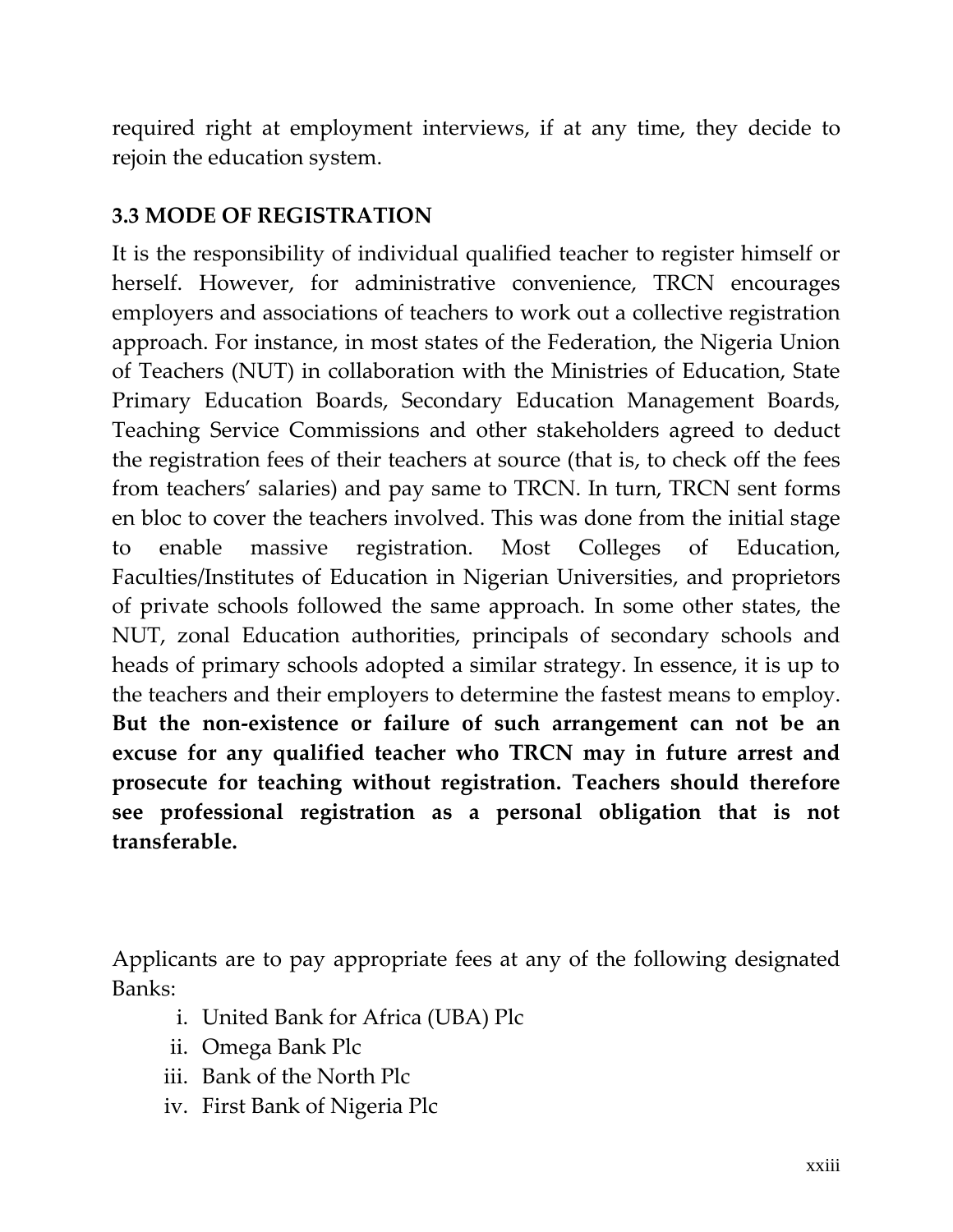- v. Zenith International Bank Plc
- vi. Wema Bank Plc
- vii. Hallmark Bank Plc
- viii. AfriBank of Nigeria Plc
	- ix. Any other bank that may be approved by the Council from time to time.

The bank tellers should then be presented at any of the Registration Centres listed below, where forms will be issued and returned after completion:

- i) Office of Honourable Commissioner, State Ministries of Education and FCT Education Secretariat.
- ii) Office of Executive Chairman State Primary Education Boards
- iii) Office of Chairman State Teaching Service Commissions or Boards/ Executive Secretary State Secondary Education Management Boards.
- (iv) Office of Deans/ Directors of Faculties/Institutes of Education of Nigerian Universities.
- (v) Office of the Provost Colleges of Education.
- (vi) Office of Rector Polytechnics and Monotechnics.
- (vii) Association of Proprietors of Private Primary and Secondary Schools.
- (viii) TRCN State and Zonal Offices
- (ix) TRCN Headquarters
- (x) Other places that may be designated by TRCN from time to time.

# **3.4 REGISTRATION DOCUMENTS**

In addition to filling the registration forms, the following documents must be attached to the completed forms for submission:

- i) 3 current passport photographs (with names and address at the back).
- ii) Photocopies of all relevant certificates of qualification.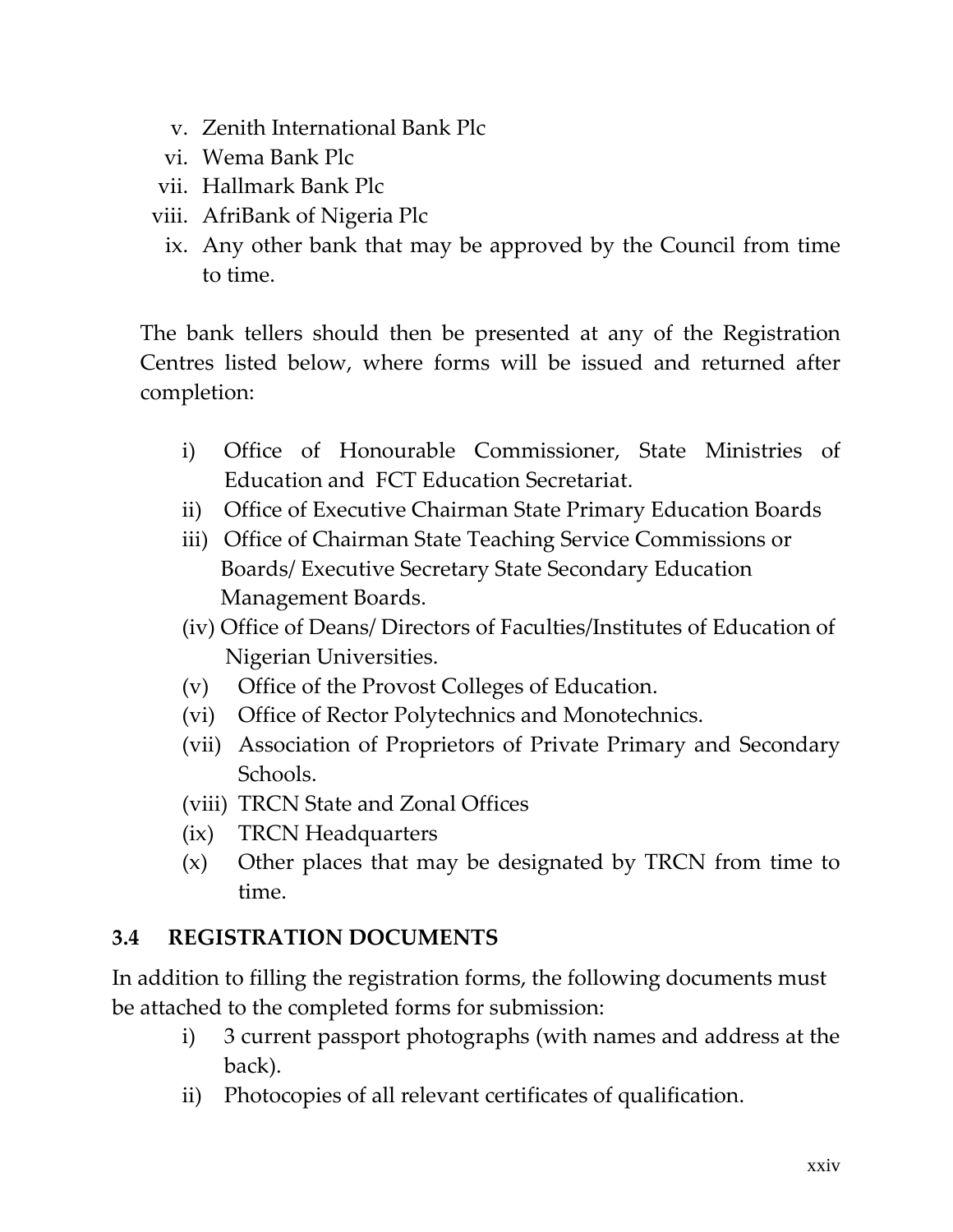- iii) Photocopy of birth certificate or a statutory declaration of age.
- iv) Photocopy of evidence of change of name (where applicable).
- v) Original bank teller indicating fees paid.

Acknowledgement cards will be issued to candidates who submit their completed forms as stated above. Thereafter, duly registered teachers will be issued with the following documents:

- i) Certificate of registration
- ii) Licence to practice
- iii) Teachers Code of Conduct

#### **3.5 TEACHER CATEGORIES AND CURRENT REGISTRATION FEES**

|              | CATEGORY   QUALIFICATION | <b>REGISTRATION</b> | <b>ANNUAL</b>       |
|--------------|--------------------------|---------------------|---------------------|
|              |                          | <b>FEES</b>         | <b>SUBSCRIPTION</b> |
|              |                          | ₩                   | $\mathbf{H}$        |
| A            | Ph.D in Education;       | 5050                | 1,000               |
|              | Ph.D plus Education      |                     |                     |
|              | (eg. PGDE, PDE, TTC,     |                     |                     |
|              | NCE) or equivalent       |                     |                     |
| B            | Masters in Education;    | 3050                | 600                 |
|              | Masters plus Education   |                     |                     |
|              | or equivalent            |                     |                     |
| $\mathsf{C}$ | in<br>First<br>Degree    | 2050                | 500                 |
|              | Education;               |                     |                     |
|              | First<br>Degree<br>plus  |                     |                     |
|              | Education or<br>its      |                     |                     |
|              | equivalent               |                     |                     |
| D            | NCE or its equivalent;   | 1050                | 200                 |
|              | <b>Teachers Grade I</b>  |                     |                     |
|              | <b>Teachers Grade II</b> |                     |                     |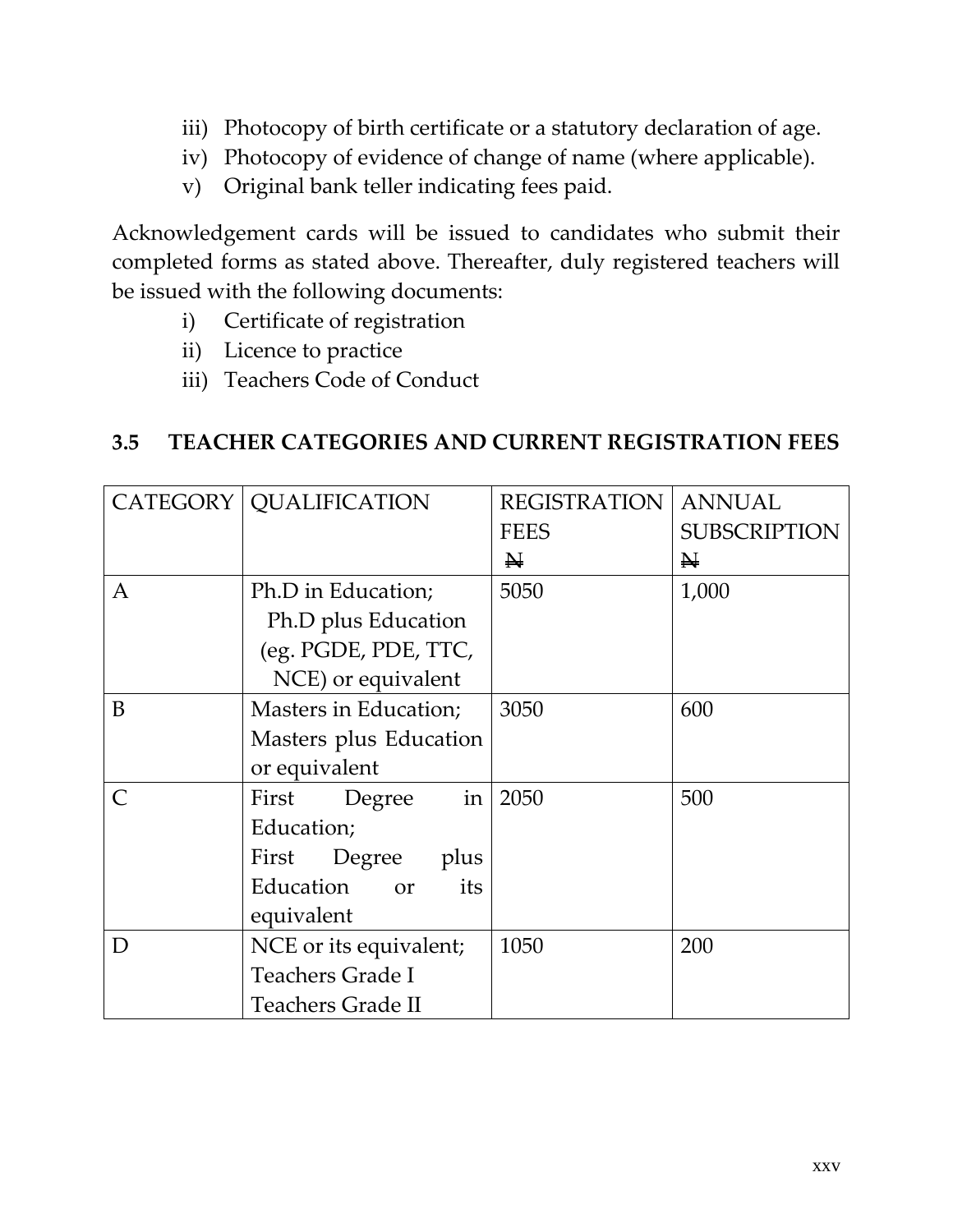# **3.6 EXPIRATION OF REGISTRATION**

A teacher's registration expires in the following circumstances:-

(i) If provisional registration is not confirmed after three years.

(ii) By requesting the Teachers Registration Council of Nigeria in writing to remove his/her name from the register.

(iii) On the death of the registered member.

Once registration has expired, a teacher who wishes to become registered again may do so. However, re-instatement may be at Council's discretion.

# **3.7 CANCELLATION OF REGISTRATION**

There are circumstances in which the Council may initiate action to cancel the registration of a teacher. These include where:-

- (i) registration has been granted in error as a result of misinformation or fraud by the applicant;
- (ii) a teacher is convicted of gross professional misconduct by the Teachers Tribunal; and
- (iii) a teacher has been convicted in a court of law for a criminal offence.

All teachers with cancelled registrations will have their names published and circulated to their employers.

# **3.8 EXPIRATION AND RENEWAL OF LICENCE**

A practicing license is valid for only a period of one year from the date of issue. To get the licence renewed, a teacher is required to:

(i) Earn at least 50% of the credit units specified for the three years for Mandatory Continuing Professional Education. This involves attendance of Annual Conference of Registered Teachers, trainings, and workshops. The Council will organize some of the trainings and workshops while the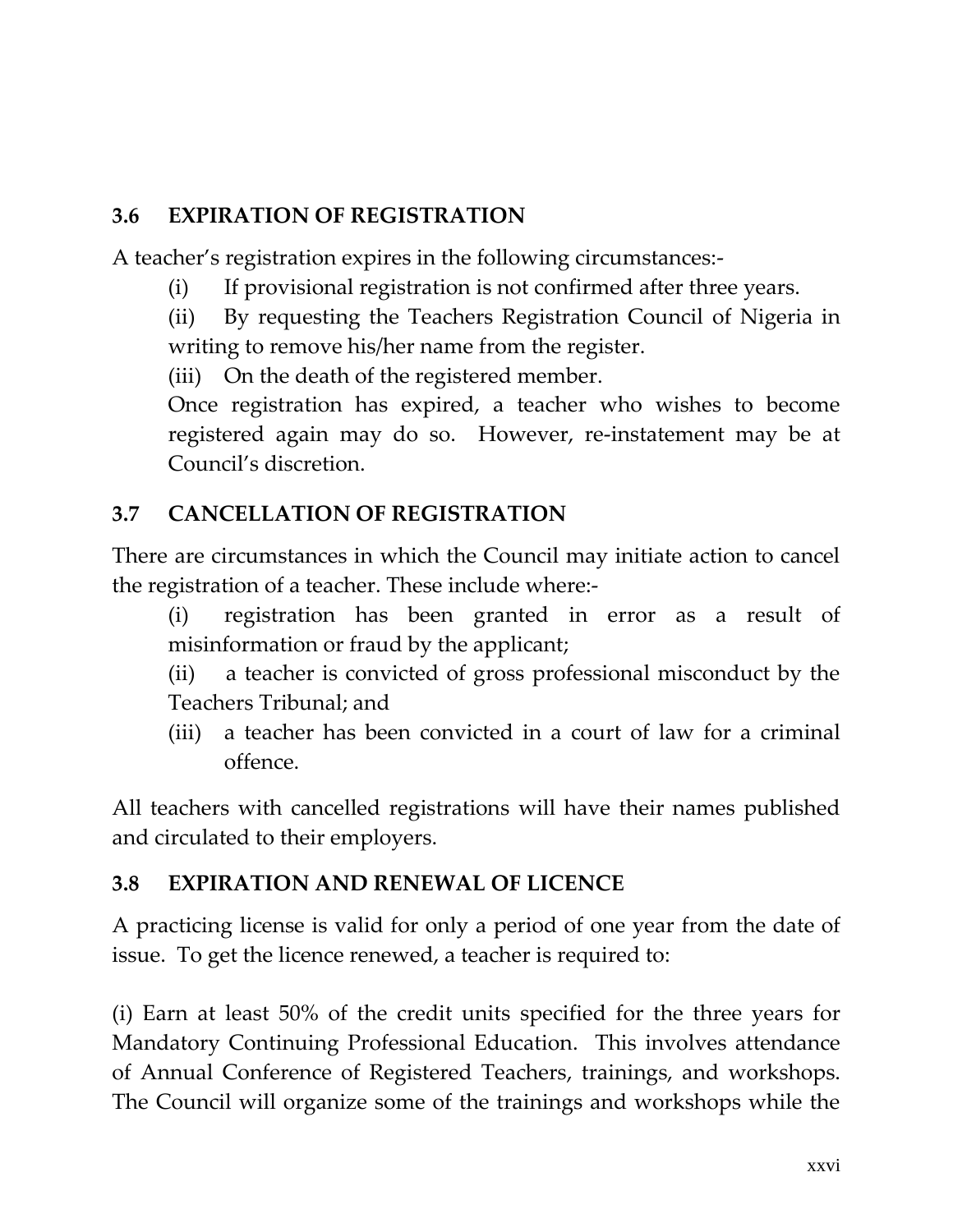ones conducted by other reputable bodies will also be recognized for the calculation of the MCPE credits. The Council has published a Manual on MCPE which registered teachers are encouraged to obtain for their proper guidance regarding.

(ii) Pay annual subscription (fees) for the three years.

(iii) Meet other requirements that the Council may prescribe from time to time.

# **3.9 INSTITUTIONS IN NIGERIA OFFERING APPROVED PROFESSIONAL TRAINING IN EDUCATION**

The institutions currently are:

- i. National Teachers Institute (NTI).
- ii. Colleges and Universities of Education.
- iii. Institutes of Education in the Universities.
- iv. Faculties of Education in the Universities.
- v. Schools or Departments of Education in the Polytechnics.
- vi. Any other institution that may be approved by government from time to time.
- vii. Foreign countries with recognised educational training.

The TRCN Act in sections 7 and 8, assigned the Council very serious responsibilities to ensure that the Education graduates of these institutions are of very high quality. Consequently, section 7 states as follows:

> (1) The Council may approve an institution for the purposes of this Act, and may for those purposes –

> (a) any course of training at any approved institution which is intended for persons who are seeking to become or are already teachers and which the Council considers designed to confer on persons completing it sufficient knowledge and skills for admission as professional teachers;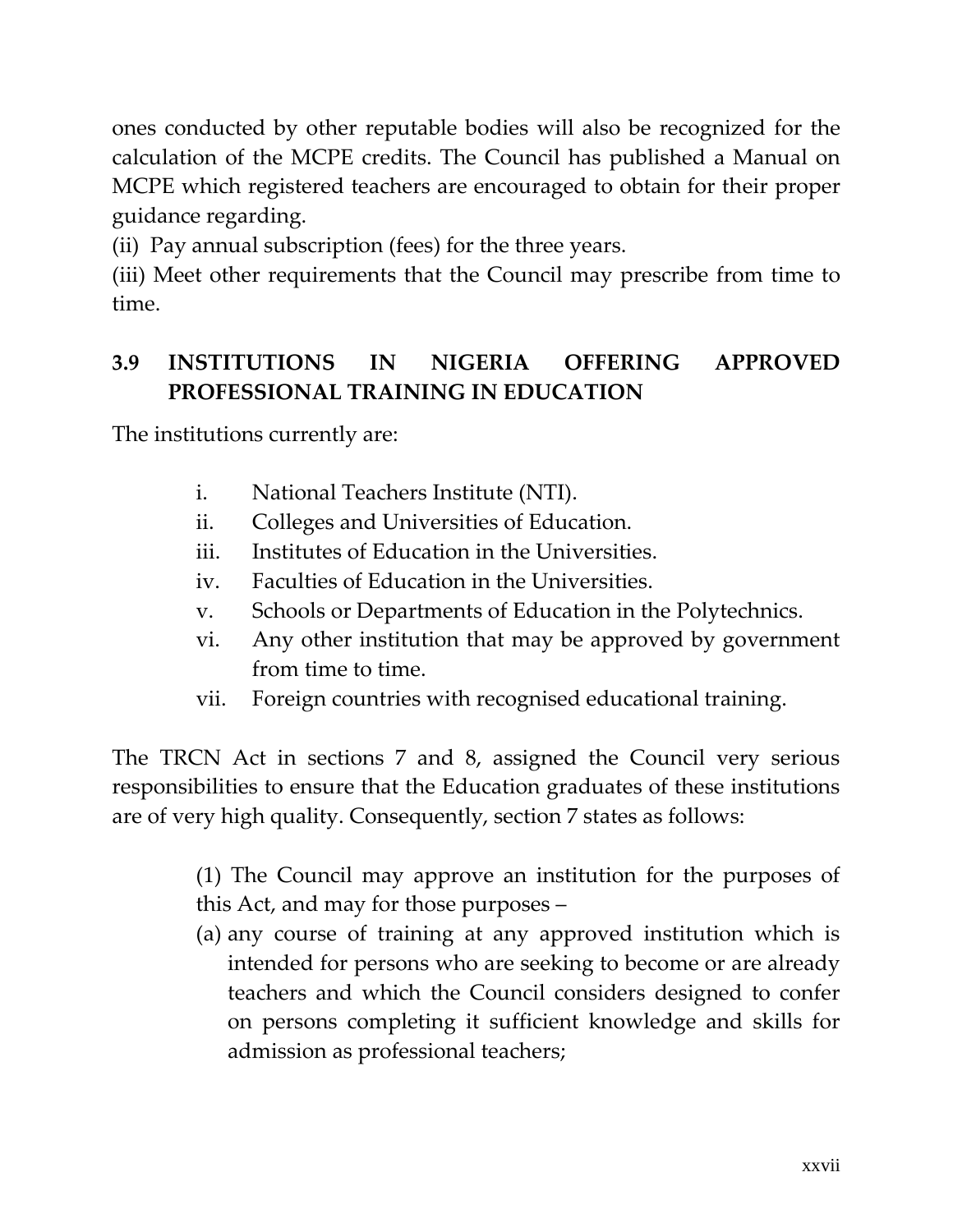(b) any qualification which, as a result of an examination taken in conjunction with a course of training approved by the Council under this section , is granted to candidates reaching a standard at the examination indicating in the opinion of the members of the Council that the candidates have sufficient knowledge and skill to practice the profession.

(2) The Council may, if it thinks fit, withdraw any approval given under this section in respect of any course, qualification, or institution.

The Act in section 8 further directs that:

- (1) It shall be the duty of members of the Council to keep themselves informed of the nature of –
- (a) The instruction given at approved institutions to persons attending approved courses of training; and
- (b) The examination as a result of which approved qualifications are granted; and for the purpose of performing that duty, the Council may appoint, either from among its own members or otherwise, persons to visit approved institutions , or to observe such examinations.
- (2) It shall be the duty of a person appointed under subsection (1) of this section to report to the Council on –
- (a) The sufficiency of the instructions given to persons attending approved courses of training at institutions visited by him;
- (b) The adequacy of examinations attended by him; and
- (c) Any other matters relating to the institution or examinations on which the Council may, either generally or in a particular case, request him to report.

The foregoing and other provisions absolutely erase any doubt that TRCN has power to accredit, monitor, supervise, approve and disapprove the courses and programmes of any teacher training institution. This power is not also peculiar to TRCN. Other professional regulatory bodies such as Medical and Dental Council of Nigeria, Council for Regulation of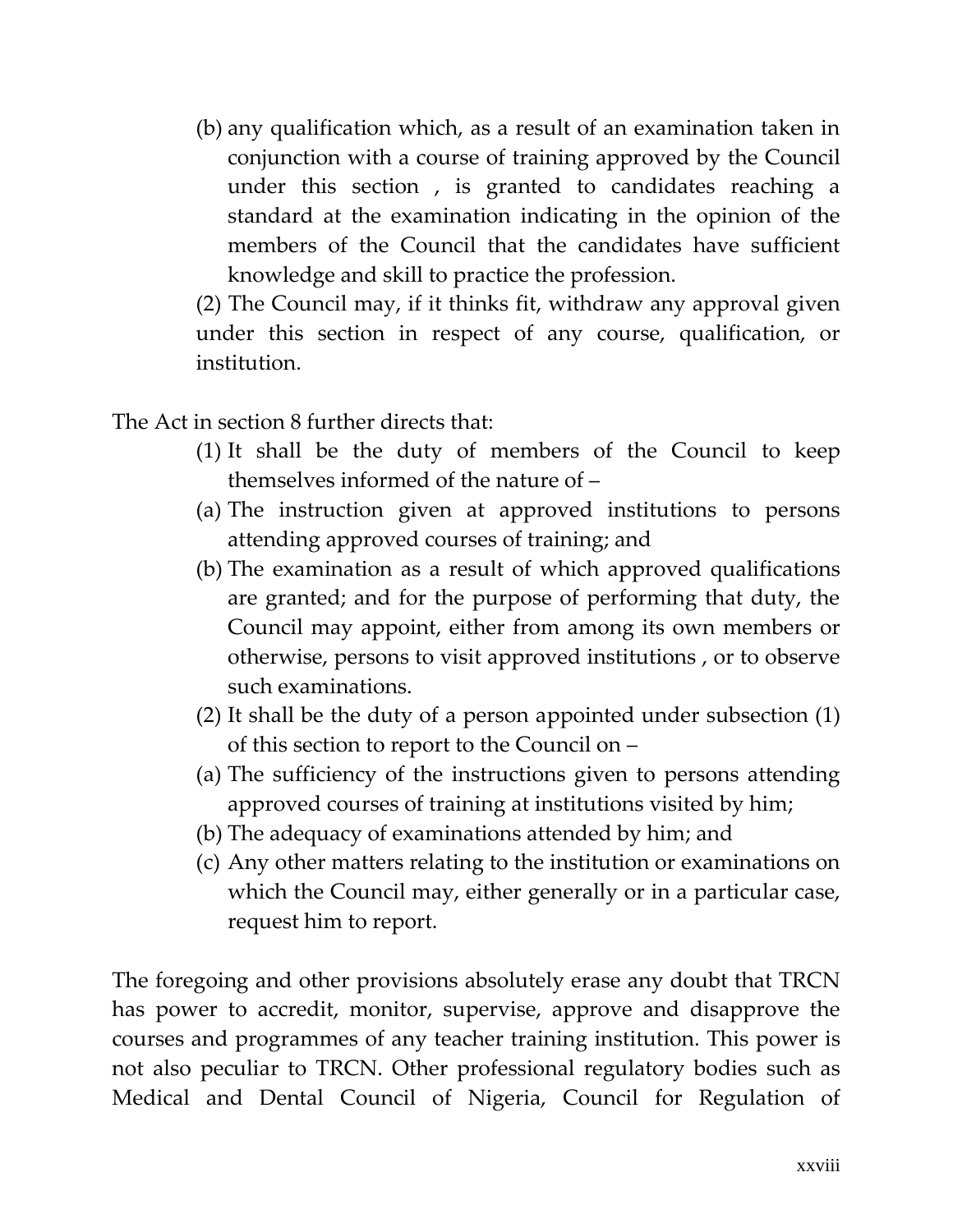Engineering in Nigeria, Council of Legal Education, etc have the provisions in their respective Acts and exercise the same. For instance, not withstanding the accreditation exercises of the agencies such as the National Universities Commission, National Board for Technical Education, etc. they still independently or collaboratively with the agencies undertake their own accreditation, monitoring and supervision. Their decisions concerning the quality of professional programmes are usually final and respected by the agencies (NUC, NBTE, etc) controlling the institutions. They do not register candidates of programmes they disapprove and it amounts to illegality for such candidates to practice. This is exactly the case of TRCN. However, in appreciation of the very close ties between TRCN and the agencies controlling the teacher training institutions, TRCN will be adopting a most collaborative approach as and when feasible towards the performance of this onerous responsibility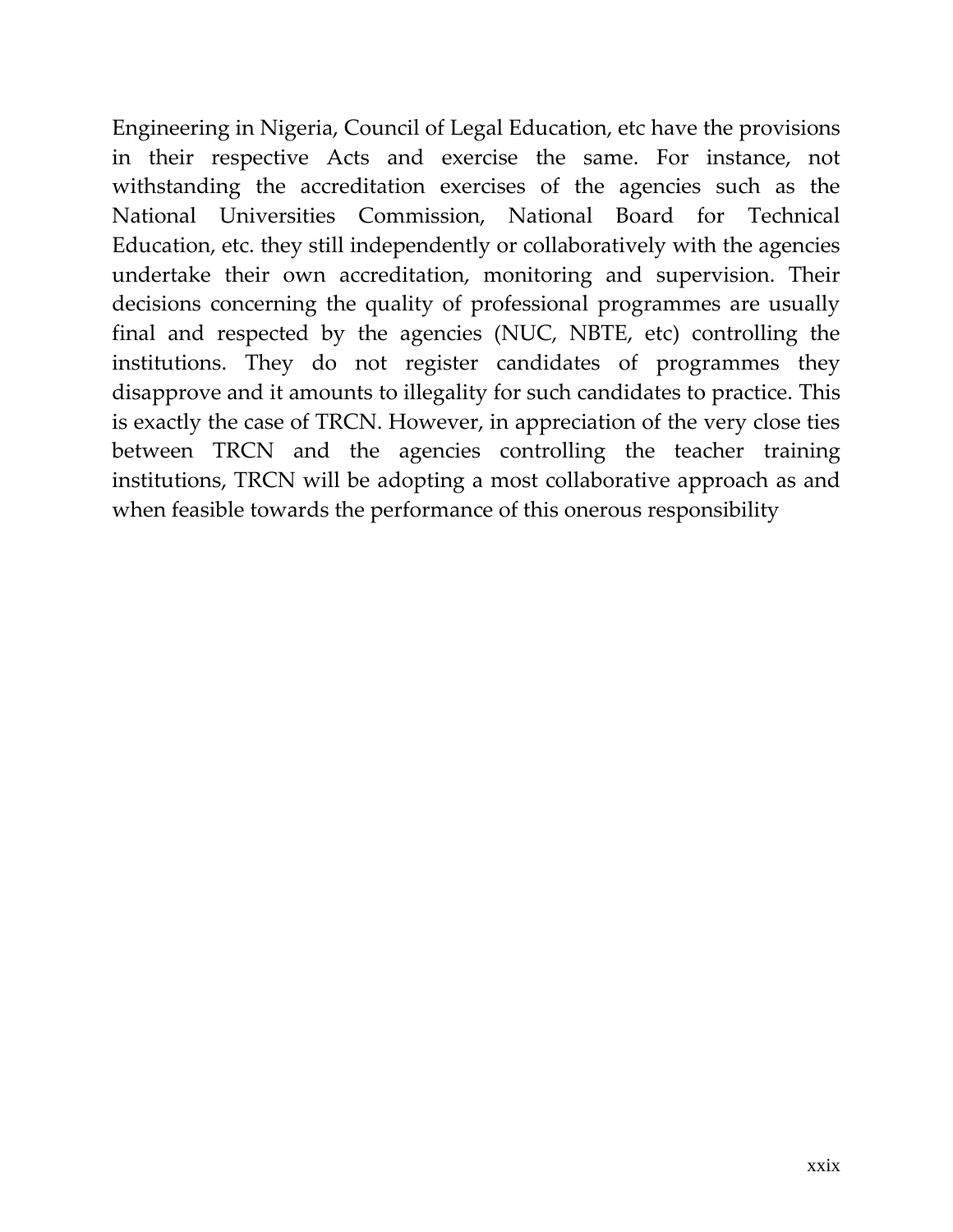# **CHAPTER FOUR** DISCIPLINE & PUNISHMENT

# **4.1 TEACHERS CODE OF CONDUCT**

The Council has published a *Teachers Code of Conduct* (TCC) to define the minimum ethical standards expected of professional teachers. The TCC is given free of charge to teachers at the point of registration. It forecloses the possibility that any teacher will claim ignorance of what constitutes virtues or vices in the discharge of his professional duty. With the establishment of the Code, the Council will exercise its disciplinary functions on erring teachers through the :

(i) Teachers Investigation Panel (TIP)

(ii)Teachers Disciplinary Committee (TDC)

# **4.2 TEACHERS INVESTIGATION PANEL (TIP)**

The Act in section 9 established the Teachers Investigation Panel. The Panel, according to the Act, shall be appointed by the Governing Council after consultation with State Ministries and Department of Education Federal Capital Territory. It shall consist of five members, one of whom shall be a legal practitioner. The Teachers Investigation Panel shall be set up in all the States of the Federation and the Federal Capital Territory.

Section 11(1) of the Act makes it mandatory for the heads of educational institutions to report any case of misconduct by a registered teacher. Parents, colleagues, students and the general public equally have a duty report cases of professional misconduct to the Panel.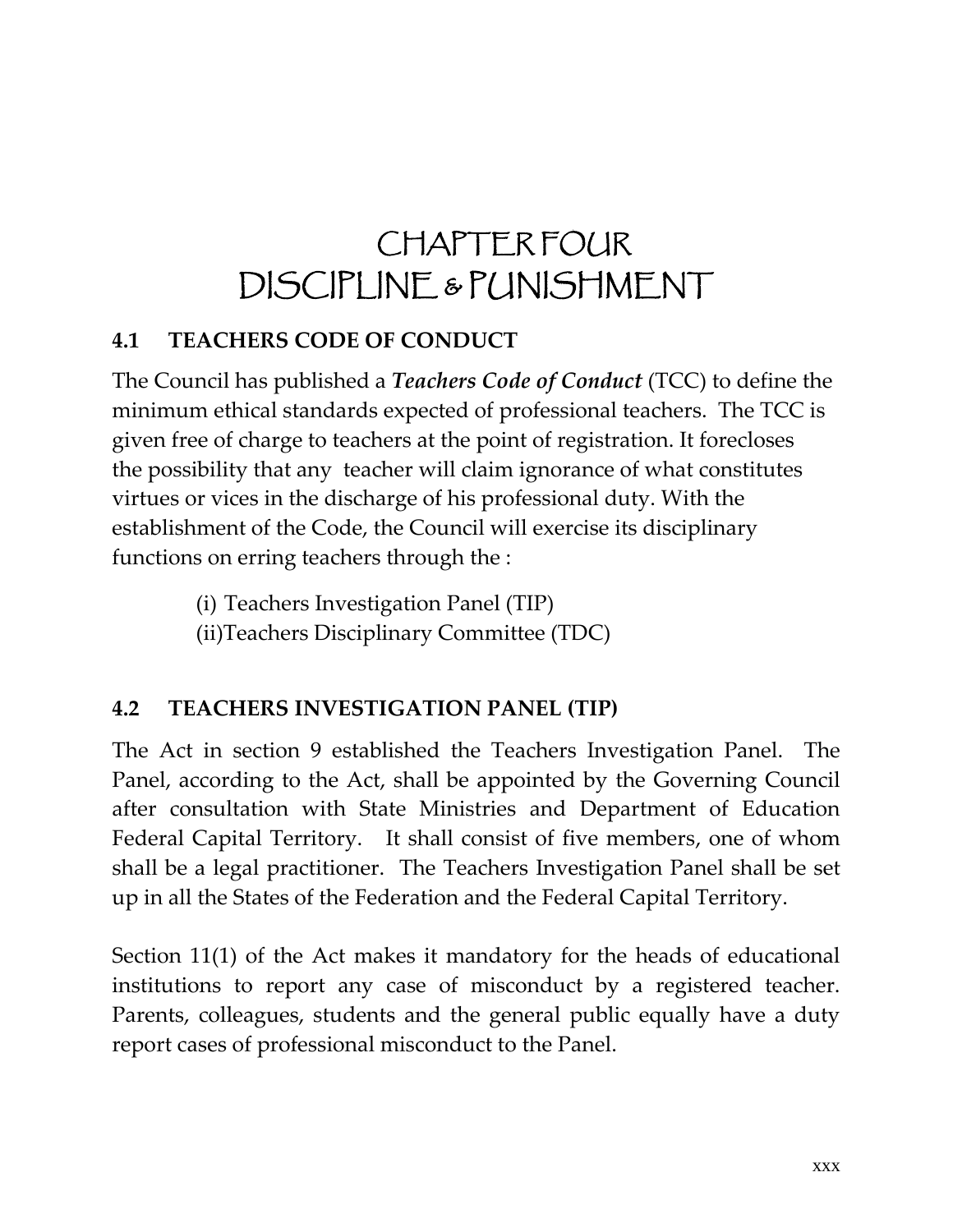Generally, the modus operandi of the Panel involves the following procedures:

(i) Conducting a preliminary investigation into any case where it is alleged that a member has misbehaved in his capacity as a teacher;

(ii) The teacher so affected shall be informed by the Panel that an allegation has been made against him and shall be invited to respond to it;

(iii) Where the Panel establishes evidence of misconduct it shall refer the case to the Teachers Disciplinary Committee.

# **4.3 TEACHERS DISCIPLINARY COMMITTEE (TDC)**

Section 9 of the TRCN Act also provided for the existence of the TDC. It states that the Committee shall consist of the Chairman of the Governing Council and ten other members appointed by the Council. Schedule 2 of the TRCN Act, specifies that:

- (1) The quorum of the Committee shall be four of whom at least two shall be registered members.
- (2) The Attorney General of the Federation shall make rules as to the selection of members of the Committee for the purposes of any proceedings and as to the procedure to be followed and the rules of evidence to be observed in the procedures before the Committee.
- (3) For the purposes of any proceedings before the Committee, any member of the Committee may administer oaths and any party to the proceedings may sue out of the registry of the High Court *wrist of subpoena and testificandum and duces tecum*
- (4) For the purpose of advising the Committee on questions of law arising in proceedings before it, there shall in all such proceedings be an assessor to the Committee who shall be appointed by the Council on the nomination of the Attorney-General of the Federation and shall be a legal practitioner of no less than seven years standing.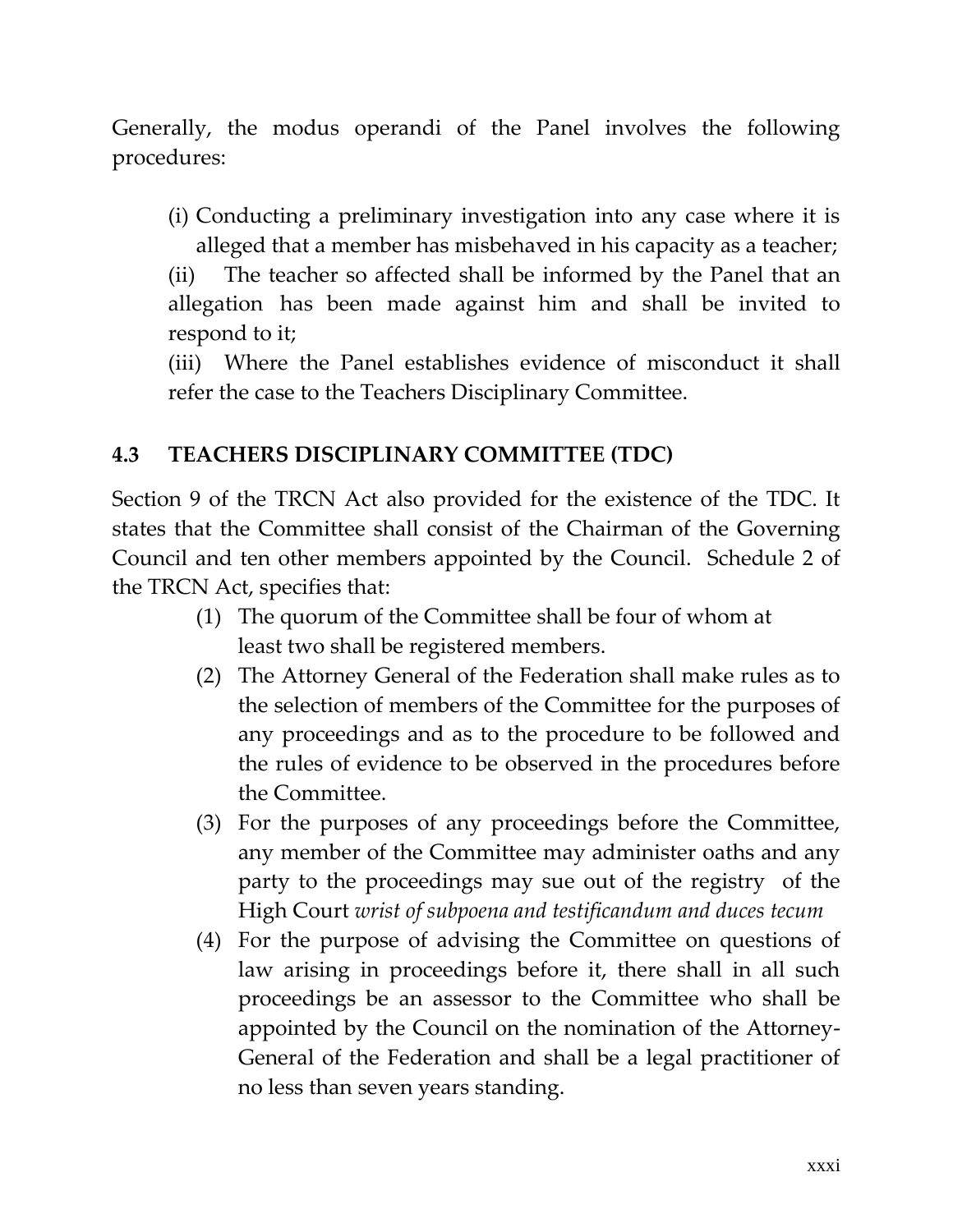To underscore the power of the Committee as sharing in the powers of a High Court, the Act in addition to the provisions above stated in section 10(4) that a teacher convicted may within twenty eight days of the conviction appeal to the Court of Appeal against the decision of the Committee and the Committee may appear as respondent to the appeal. The Committee therefore is according to the Act a tribunal or jury of very high standing that should be taken seriously by teachers. The Medical Tribunal set up by the Medical and Dental Council of Nigeria is a most applicable example. Frequently the nation witnesses the trial of medical doctors who committed acts of professional misconducts, like negligence leading to the death of patients, etc. The same will now be the case for teachers.

The Committee's primary assignment is to consider and determine cases referred to it by the Teachers Investigation Panel. According to section 10(1) of the Act, such cases may include where:

- (i) a member is charged with infamous conduct in any professional respect (as contained in the Teachers Code of Conduct or elsewhere).
- (ii) a member is convicted, by any court or committee in Nigeria or elsewhere having power to award imprisonment, of an offence (whether or not punishable with imprisonment) which in the opinion of the Committee is incompatible with the status of a teacher;
- (iii) the name of any person has been fraudulently registered or a member has made false claims in his registration documents.

On the conviction of a teacher against any of the category of offences stated above, the Committee can give directives for:

(i). Advice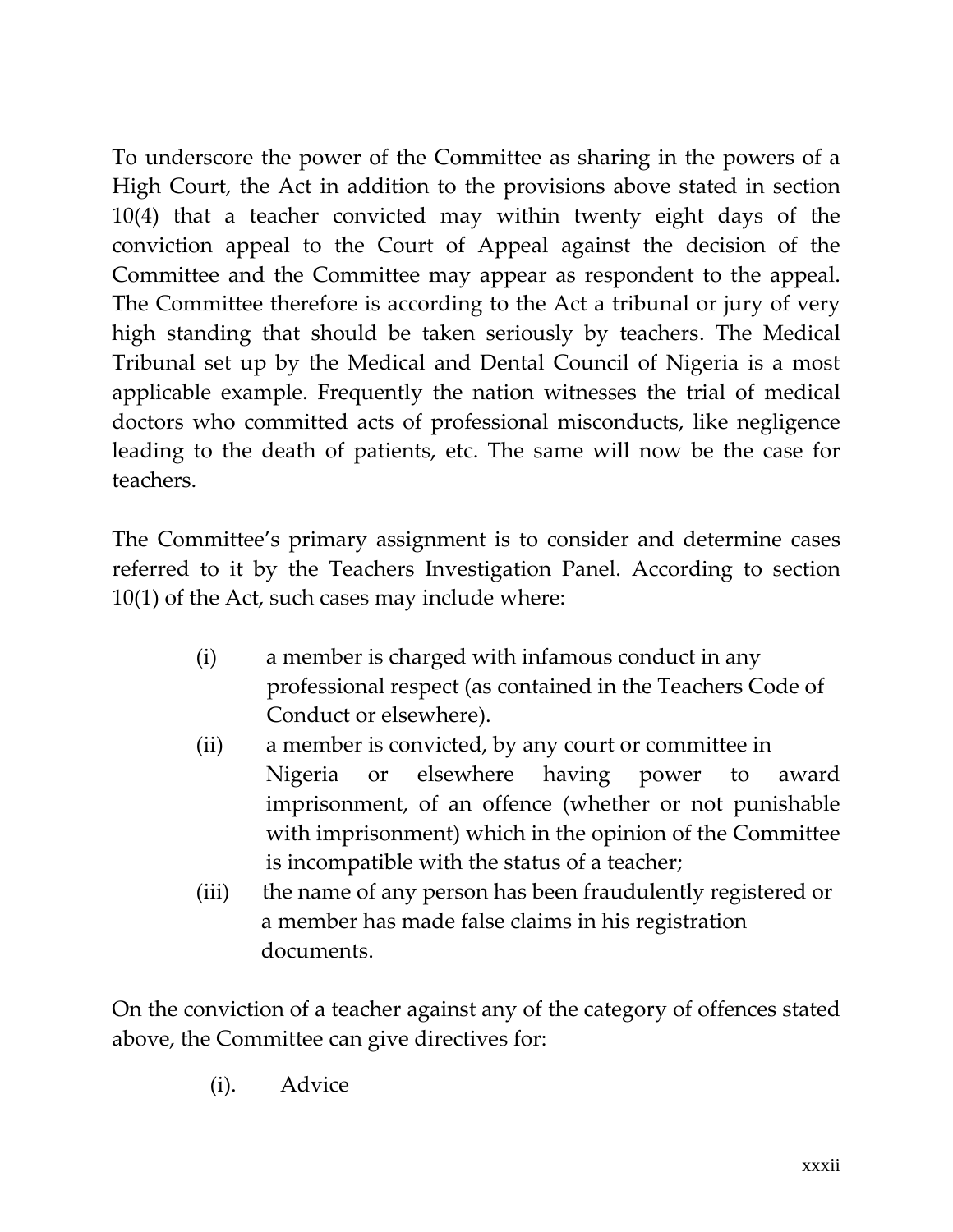- (ii) Reprimand
- (iii) Suspension of registration
- (iv) Cancellation of registration
- (v) Criminal prosecution in accordance with the relevant laws of the country.

# CHAPTER FIVE BENEFITS OF REGISTRATION

#### **5.1 THE SYNOPSIS**

The TRCN Act is the greatest gift bequeathed to the Nigerian teachers by Government. This is for the fact that to all wise and noble vocations the rule is, **"seek first professionalism and every other desirables will be added unto you."** Professionalism is the most primary and fundamental need of any vocation that wishes to deliver qualitative services to society and have its members well respected and remunerated. It ensures that only those that are appropriately trained and inducted perform the job. It guarantees that ethics are imbibed, the rules of the game exist and are obeyed by all, clients get value for their money and efforts, public interest is protected, priority is given to nation-building, and above that the professionals are regarded with dignity and awe. The professions of Law, Medicine, Engineering, Pharmacy, Accountants, etc realized these secrets early enough and fully exploited them. That is why most people today would like to belong to those professions. The teacher should learn from the wisdom of these other professions that the Government has now given the teaching profession the greatest empowerment ever to match the performance and social worth of the counterparts in the other professions. The should be proud that at the end, Government has recognized and put into law the fact that only the trained individual can teach. It is a thing of joy and pride to any real teacher. It should also be a thing of joy to parents in this country who have been groaning under the weight of poor quality education, examination malpractices, cultism, and sundry vices most of which are the impact of the invasion of the education system by persons neither trained nor genuinely interested in teaching as a career.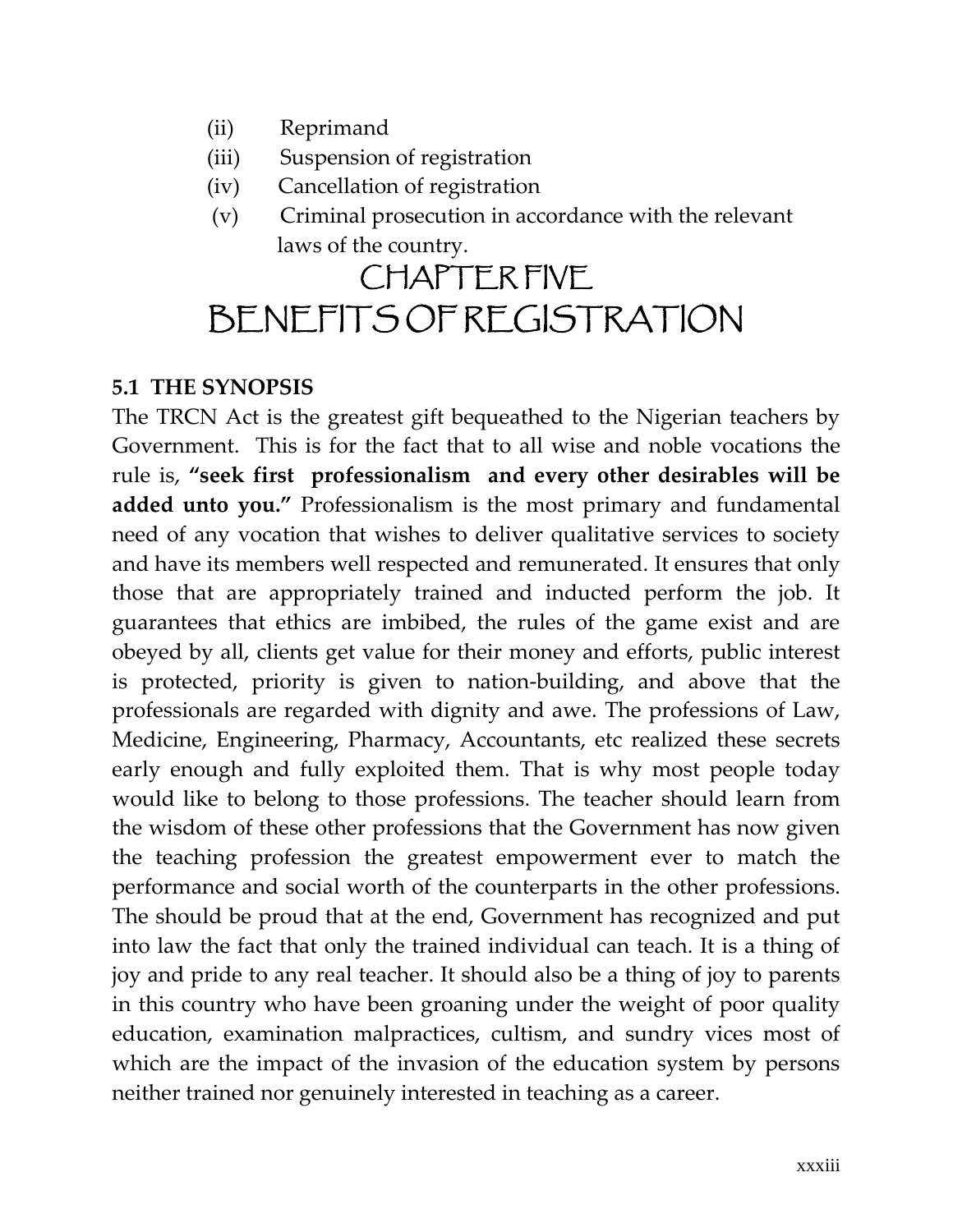It may also suffice for teachers to note some other specific ways the registration and professionalisation of teaching may be beneficial to them and the society at large, as captured in the subsequent sections.

# **5.2 JOB SECURITY**

Only teachers registered with the Council will hence forth be employed or remain/make progress in the education system.

# **5.3 THE TEACHERS SALARY STRUCTURE (TSS)**

The Council in collaboration with other stakeholders have worked out the Teachers Salary Structure now recommended by the National Council on Education and is receiving attention by the Federal Government. It carries unique benefits and allowances which will be enjoyed by only teachers registered with the Council.

# **5.4 ETHICAL REJUVENATION IN THE PROFESSION**

Moral order is the foundation of every social organization. The operations of the Teachers Code of Conduct, Teachers Investigation Panel and the Teachers Tribunal will facilitate moral uprightness and re-endow the profession with the ability to impart the much cherished moral education on the learners for which teachers of old were known.

# **5.5 HIGHER STATUS OF TEACHERS IN NIGERIA**

Higher status and public recognition are the ultimate implications of a vocation that has duly registered and regulated members.

# **5.6 FULFILLMENT OF LEGAL PROFESSIONAL REQUIREMENTS**

It is a mark of patriotism to act at all times, in conformity with the laws of the country. Teachers who register are simply complying with the provisions of the TRCN Act, which is now a law in force in Nigeria. Practitioners of other professions comply with similar provision. Nigerian graduates also have to comply with the National Youth Service Corps Act. Therefore obedience to legitimate laws should be seen as a way of life.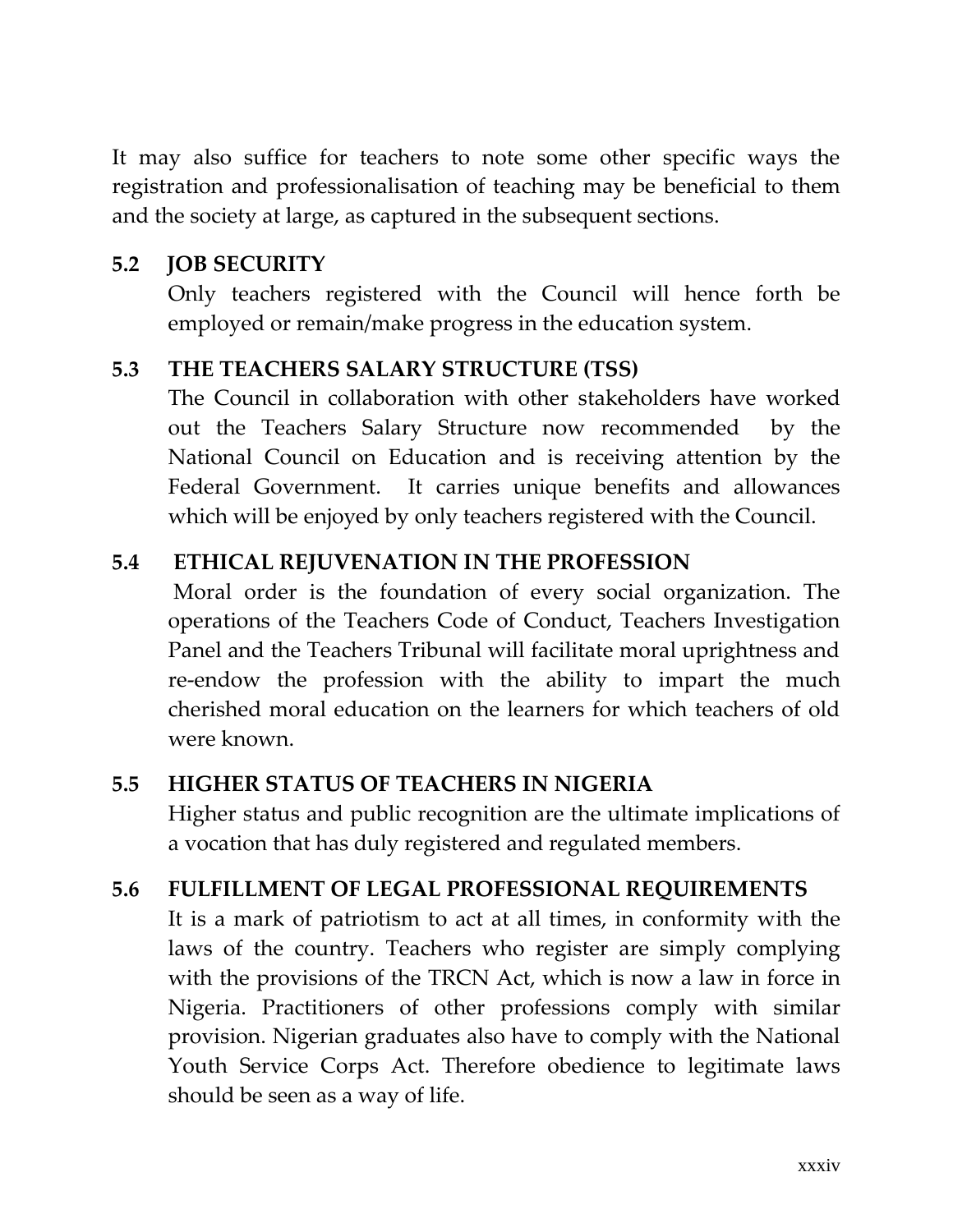# **5.7 REDUCTION IN BRAIN DRAIN**

Improvements in the teaching profession will help to check the brain drain phenomenon in the vocation. Top class teachers can also be definitely be attracted into the profession.

# **5.8 RISE IN EDUCATIONAL STANDARDS**

Since teachers are the key determinants of educational standards, the improvement in the condition of teachers will translate into high educational standard in the country. Council will encourage research, effective classroom practice and professional network through high quality information technology, seminars and workshops.

# **5.9 INTERNATIONAL RECOGNITION**

A rise in the standard of education will help Nigerian teachers regain their lost glory and enhance the respect and esteem for the products of our educational institutions as accorded graduates of similar institutions world wide.

# **5.10 PROFESSIONAL IDENTITY**

Registered teachers automatically become members of a recognized profession. Therefore, they will be legally entitled to affix the title, **Teacher (TR),** before their names.

# **5.11 STANDARD OF ENTRY**

Registration will protect the standard of entry into the profession and ensure that it is open to only teachers who have the requisite qualifications and aptitudes.

# **5.12 PROFESSIONAL DEVELOPMENT**

Registration will facilitate the extension of the best professional development programmes to the teachers. This will come largely from the programmes worked out in collaboration with sister agencies and development partners for registered teachers. The Council will further encourage the employers to play their own role towards the in-service training of their teachers.